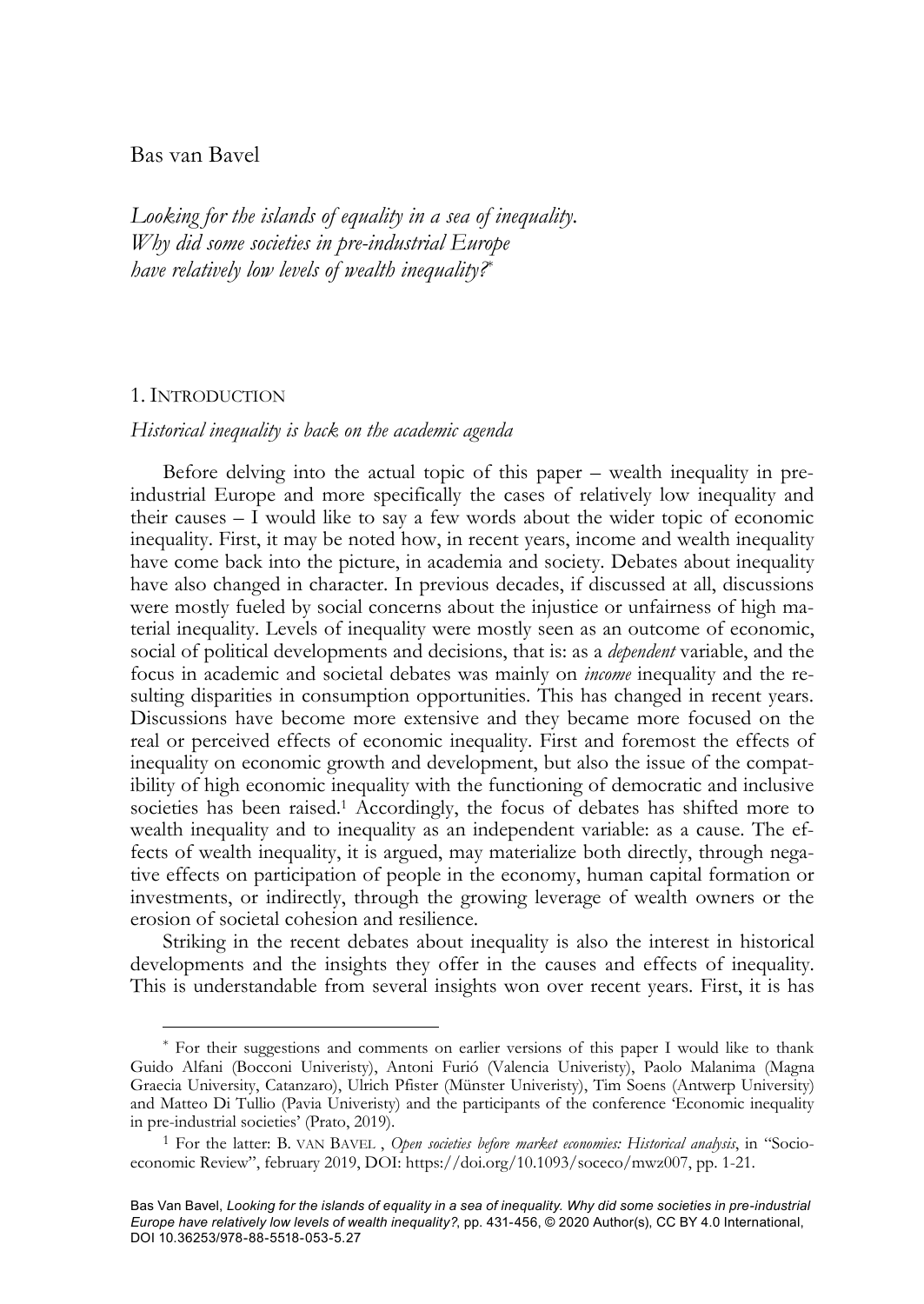become clear that there is no equilibrium in material inequality, with levels of inequality being steered, for instance by forces of supply and demand, towards some kind of natural balance. On the contrary, levels of inequality can substantially and fundamentally change over time, as is now becoming clear especially by way of empirical historical research. Second, it has become clear that history is not a unilinear march from societies that are characterized by poverty, arbitrary power of rulers, coercion and high inequality to societies that offer wellbeing, material equality and equitable outcomes. In the older literature, these latter societies were often equated with the Western ideal type societies of the second half of the twentieth century, which were seen as the realization of historical progress or as the fruit of modernization. Their fruition would make any comparison to the historical past useless. However, this idea, too, is left in recent years and dismissed as overly teleological. It has become clear, as a result of both empirical and more theoretical studies, that also modern, Western societies can generate high levels of inequality. Modernity, therefore, cannot be automatically equated with equality.

This links up with, third, the dismissal of the Kuznets curve, which often has been dominant in the thinking about the historical development of inequality. Especially in the older literature, the relationship between inequality and economic growth was approached within the framework of this curve, which describes how the first phase of economic growth leads to rising (income) inequality, but the second phase to a reduction of inequality.2 Kuznets suggested that this reduction of inequality was the result of the dynamism and ongoing economic growth and the sectoral changes associated with the growth process. Even though Kuznets focused on a very specific part of history, that is, developments in the Western World in the nineteenth and first half of the twentieth century, and he himself was very cautious in his interpretation, his curve of first rising and next declining inequality under economic growth conditions was long assumed to hold more generally. This idea of a Kuznets curve is now shown to be flawed, however, both with respect to causality and chronology. Regarding causality, it has been remarked that, even if a curvelike development is found in specific cases, the curve is still more a descriptive than an analytic instrument, and the elements forming the causal link between economic growth and inequality remain unclear.3 In uncovering this causality, the focus likely has to be more on social and political factors than solely economic ones. What Kuznets actually observed in his research is the decline of inequality in the United States from the First World War, which was not an automatic result of economic growth, but rather that of growing self-organization, social unrest, political reforms and a resulting rise of state redistribution, stimulated further by the need to co-opt workers as soldiers in the mass mobilization during the world wars and the ensuing Cold War.4 We thus need more specific empirical tests for longer historical periods,

<sup>2</sup> S. KUZNETS, *Economic growth and income inequality*, in "The American Economic Review", 45, 1955, 1, pp. 1-28. See also: R.P. KORZENIEWICZ, T.P. MORAN, *Theorizing the relationship between inequality and economic growth*, in "Theory and Society", 34, 2005, n. 3, pp. 277-316, 279-285.

<sup>3</sup> T. PIKETTY, *Capital in the 21st Century*, Cambridge 2014, pp. 11-15.

<sup>4</sup> D. ACEMOGLU, J.A. ROBINSON, *The political economy of the Kuznets curve*, in "Review of Development Economics", 6, 2002, n. 2, pp. 183-203. For the link to mass mobilization: W.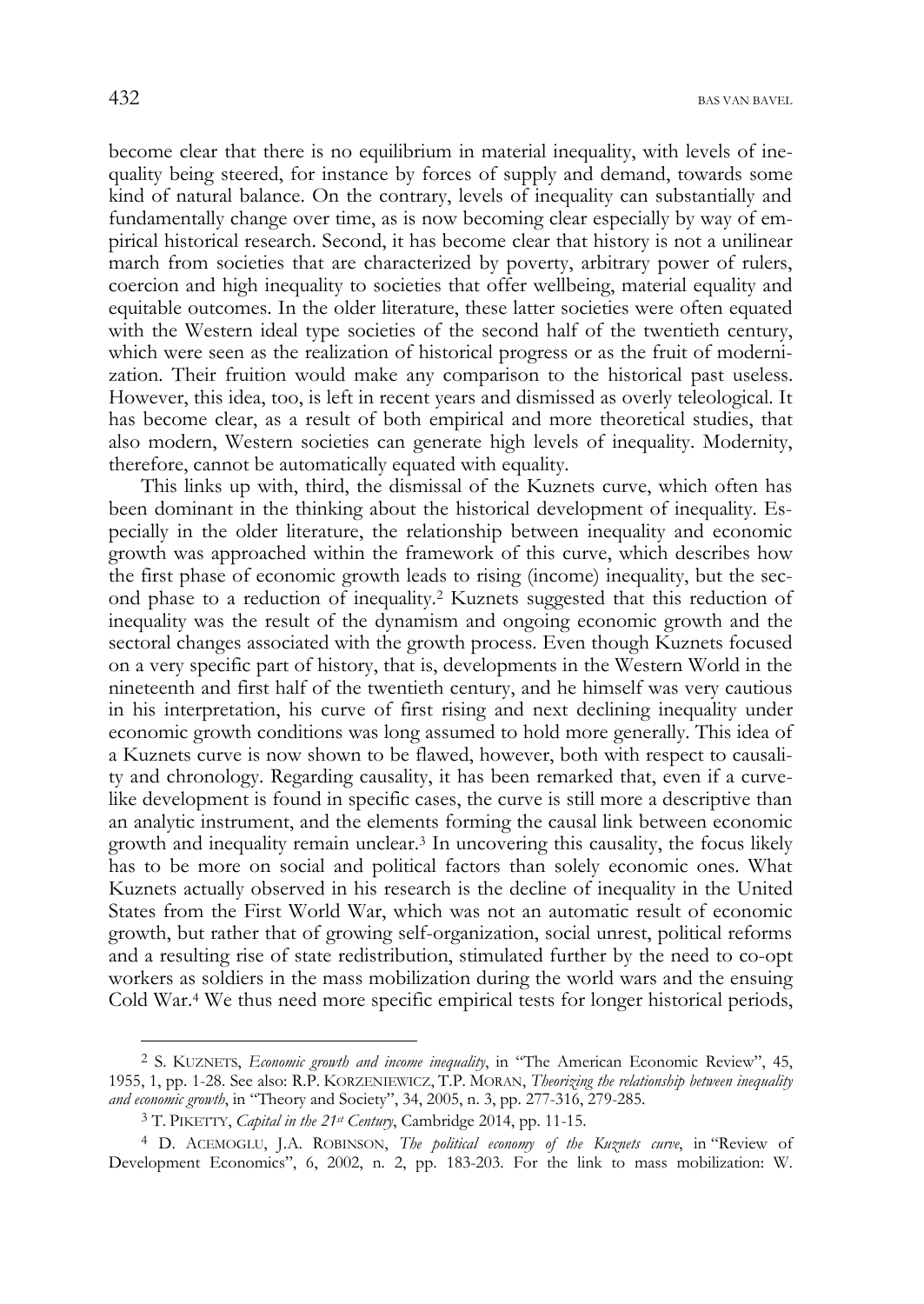using the historical record, in order to unravel the causality of growing and declining inequality.5 And we need to place changes in levels of material inequality much more closely within their historical context, and within their social and political setting, in order to arrive at explanations.

The positive result of these recent insights is that the historical dimension and the use of historical data have become an integral part of the thinking about inequality. This is reflected in the recent works by Thomas Piketty, Daron Acemoglu and James Robinson, Branko Milanovic and Walter Scheidel, for instance.6 It is noticeable that these works readily include pre-industrial periods; actually, they do not postulate any fundamental divide between the industrial and pre-industrial period. This is related to the dismissal of modernization thinking and of the idea that the present is fundamentally different from the past. It is now clear that mechanisms that were at play in the past still hold, albeit sometimes in different forms and manifestations, and this makes it more relevant to look back to the past, including the more distant one. This insight makes the pre-industrial period more relevant than ever before in understanding economic and social development more generally.

In their treatment of the pre-industrial period, these influential, recent works have in common that they look at very long, grand developments, generally at a macro-level. Until recently, however, not a lot was known about the actual mechanisms of the development of economic inequality in the pre-industrial period and its effects. This is not to say that inequality, or property distribution, has never been investigated by historical researchers. Actually, the 1970s and 1980s saw a fairly large number of scholars interested in this topic, producing a multitude of publications. One can think of the publications by Lee Soltow, particularly on wealth inequality in Scandinavia.7 Also, there was a host of regional monographies, especially for France, where the distribution of land, as main wealth component, was amply discussed.8 Also, in this period, there was a large number of studies published in the context of the so-called Brenner debate, or transition debate, where social property systems, and the distribution of property as their main constituent, were in the focus of attention. Different than today, scholars were mainly interested in the distribution of property over different social groups, as between peasants, burghers, noblemen and religious institutions, and the changes this distribution displayed over time, and figures were mainly presented this way. Because of this difference in presentation and focus, and also because underlying data is often not digitized and

SCHEIDEL, *The Great Leveler. Violence and the History of Inequality from the Stone Age to the Twenty-First Century*, Princeton 2017, pp. 115-173.

<sup>5</sup> An early attempt to do so for an earlier period: J.L. VAN ZANDEN, *Tracing the beginning of the Kuznets curve. Western Europe during the early modern period*, in "Economic History Review", 48, 1995, n. 4, pp. 643-664; more recent: G. ALFANI, W. RYCKBOSCH, *Growing apart in early modern Europe? A comparison of inequality trends in Italy and the Low Countries, 1500–1800*, in "Explorations in Economic History", 62, 2016, pp. 143-153.

<sup>6</sup> See the references to their work throughout this paper.

<sup>7</sup> For instance: L. SOLTOW, *Wealth distribution in Denmark'*, in "Scandinavian economic history review" 27, 1979, 2, pp. 121-138.

<sup>8</sup> For instance : J. JACQUART, *La crise rurale en Ile-de-France (1550-1670),* Paris 1975, pp. 101-122; H. NEVEUX, *Vie et déclin d'une structure économique,* Paris-La Haye 1980, pp. 230-239.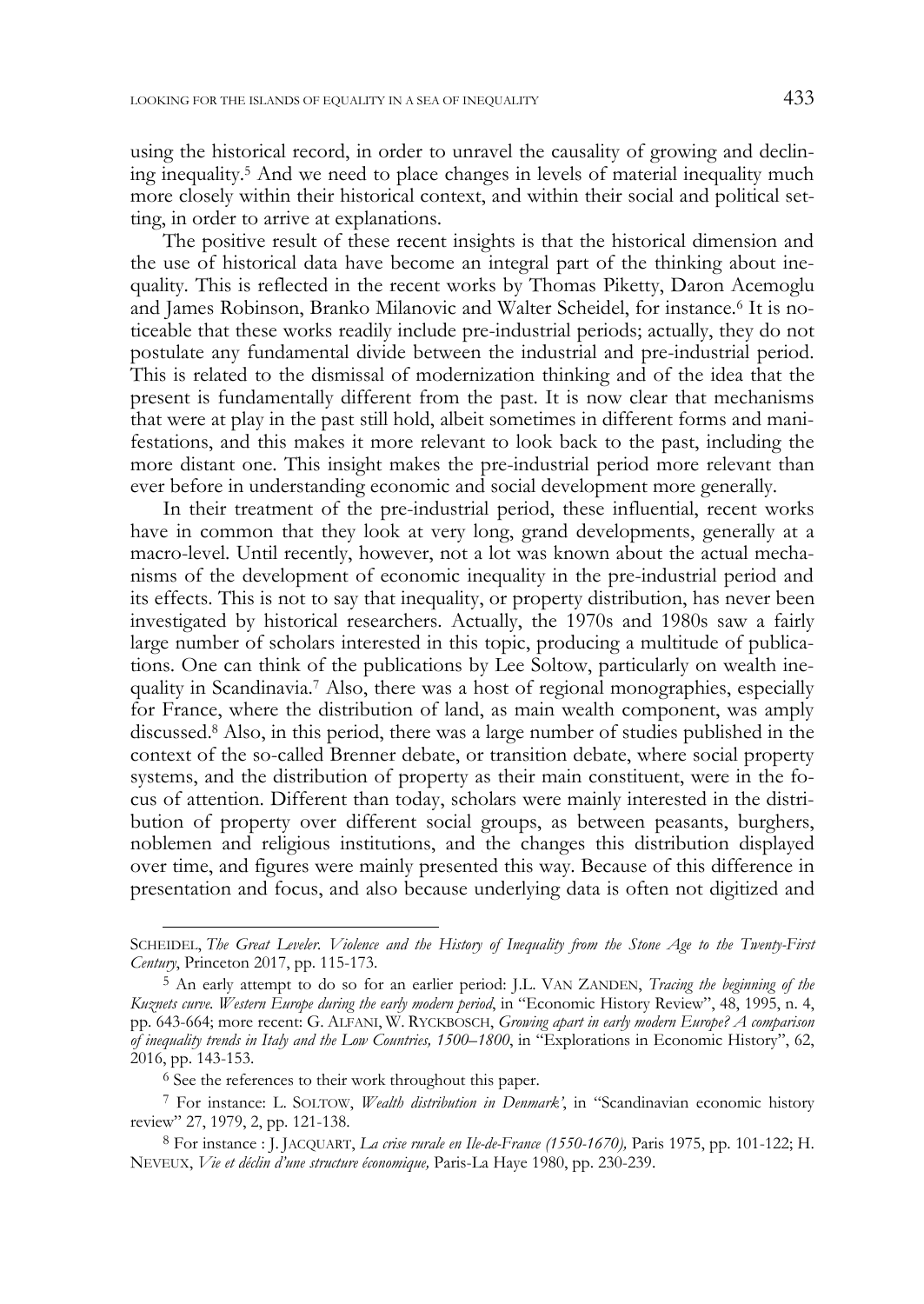434 BAS VAN BAVEL

hard to access, these studies are hardly integrated in the current debates on economic inequality, even though they may have relevant things to offer, especially in the analyses and interpretations they offered.

Moreover, after the 1980s interest in this topic has waned and, with this, the older literature went out of the picture. One could even say that a gap in our knowledge has arisen, up to the very recent moment that the topic entered the research agenda again. This may have caused conclusions in this recent literature that perhaps are too hasty. One prominent scholar of inequality recently even stated that only accidental or exogenous events, including epidemics and wars, have changed inequality in pre-industrial economies, since the endogenous forces of economic development of the modern era that now shape inequality patterns were absent.<sup>9</sup> Also, since the recent research is often highly quantitative and undertaken by economists, there sometimes is a lack of knowledge about the context of economic inequality, while historians would argue that contextualization is crucial. Figures by themselves do not say a lot. A historical approach to inequality enables us to contextualize inequality and its evolving meaning for different groups and societies. Furthermore, it allows us to go beyond the level of 'national statistics' on aggregate evolutions of inequality. These national statistics conform to the present-day nation states, which seldom are the relevant units of analysis for the pre-industrial period. Moreover, by aggregating data for different regions, with very different economic, social and political characteristics, these 'national statistics' obscure important variables.10 Only by going beyond aggregated statistics and delving into these separate regions enables us to reveal and explain the mechanisms which drive inequality and its effects.

It is, therefore, good to see that over the past years a lot of progress has been made in measuring income and wealth inequality in pre-industrial Europe and in understanding its causes and effects. The Datini conference of 2019 testifies to this progress. It also testifies to the fact that progress has not only been made for Great-Britain and the Low Countries, the parts of Europe which in recent decades have often been center-stage in international studies on pre-industrial economic development, but also, or perhaps even particularly, for Italy and the Iberian peninsula.11 The picture thus becomes broader and richer, and this is important in order to arrive at more comprehensive insights.

Here, I will not try to recapitulate all the studies presented at the conference. I would like to focus on one particular issue, the occurrence of regions and periods were levels of wealth inequality were relatively low, and try to arrive at an inventory of possible causes of these exceptions, by building on the existing literature and including some of the insights won at the Datini conference.

<sup>9</sup> B. MILANOVIC, *Global inequality: A new approach for the Age of Globalization*, Cambridge, London 2016, pp. 62 and, even more explicitly, 69.

 $10$  See the work by Erik Thoen on social agro-systems.

<sup>&</sup>lt;sup>11</sup> I am thinking of the work by Antoni Furió and, especially, Guido Alfani, but more generally of all the scholars from Milano, Pavia, Napoli, Roma, Udine, Girona, Pamplona, Sevilla, Valencia and Barcelona who have recently published new work on this topic and presented their work at the Datini conference.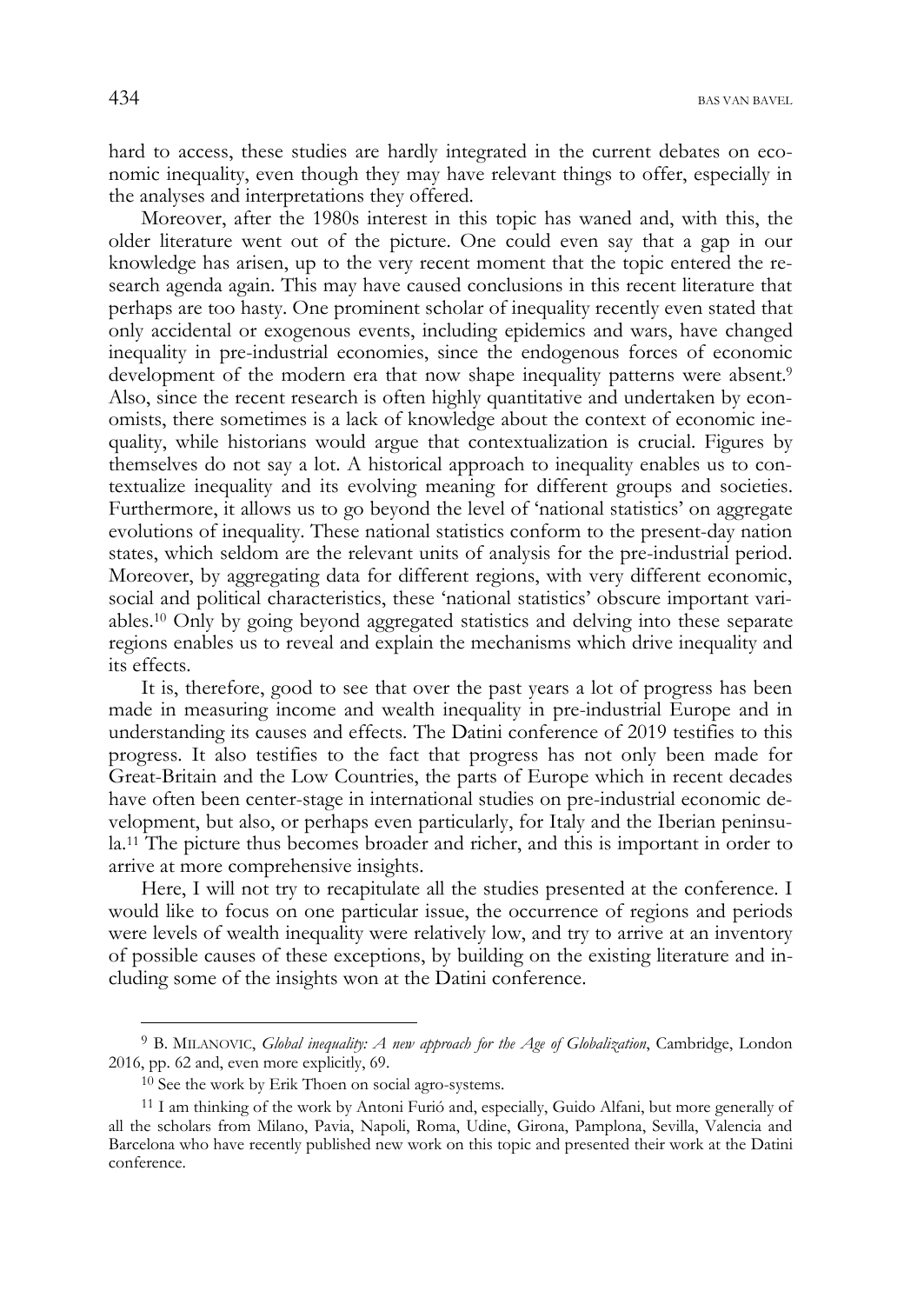Compared to the yardstick of modern, European societies levels of income and wealth inequality in pre-industrial Europe are high in two ways. First, levels were high in an absolute way, with income inequality roughly at a Gini of 0.4 to 0.6 and wealth at 0.6 to 0.9.12 These figures need to be carefully evaluated in in view of the source and measurement issues, which are amply discussed in several papers in this conference volume.13 Also, even if these figures are calculated with necessary scrutiny, they are still not telling by themselves, as each figure needs to be contextualized and not taken at face value. Still, they do allow for the conclusion that preindustrial inequality levels were generally higher than levels as we know them from twentieth-century Europe. Using the Gini as a measure, makes it difficult to tell whether this difference is found mainly in the extremes at the bottom and top of the distribution, or rather in the relative strength of the middle groups. Systematically showing and discussing deciles alongside Gini's could help bringing more clarity on this point.14 What we can observe, however, is that the difference is pronounced especially for (net) income inequality, which in Europe in the second half of the twentieth century was substantially lower than in the pre-industrial period. Second, levels of pre-industrial inequality are very high in a relative way, that is, compared to what people would need as bare necessities. For income, only the part can be claimed by the rich that is not needed by the poor for subsistence. In the pre-industrial period, with levels of annual income being far lower than today, this is a big issue. Mathematically, this can be expressed in an inequality possibility frontier, which rises with the rise of annual income.15 In view of this inequality frontier, figures of income inequality for pre-industrial Europe are even more impressive (that is: relatively higher) than the absolute figures suggest.

When focusing on wealth inequality, this inequality frontier is less of an issue, as there is no such subsistence level at play, and figures can thus more readily be compared over periods, even though they still need to be critically assessed, also in the light of source problems, and to be carefully contextualized. This paper will concentrate on wealth inequality, also because it plays an important role as independent variable and as cause of further economic, social and political changes, as recent literature suggests, and much more so than income inequality does.16 Even though there is, of course, a relation between income and wealth inequality, it is not

<sup>12</sup> B. MILANOVIC, *Towards an explanation of inequality in premodern societies. The role of colonies, urbanization, and high population density*, in "Economic History Review", 71, 2018, n. 4, pp. 1029-1047, 1033, and many other references including those in the papers in this volume.

<sup>13</sup> Including the papers by Héctor García Montero on Catalonia and Guido Alfani on Italy.

<sup>14</sup> The Gini coefficient, therefore, is by no means a perfect measure. Still, I will use it here, and refrain from discussing deciles, since this is an overview paper and Gini's are the yardstick that is best available for most of the cases.

<sup>15</sup> B. MILANOVIC, P.H. LINDERT, J. G. WILLIAMSON, *Pre-Industrial inequality*, in "The Economic Journal", 551, 2011, n. 121, pp. 255-272. See also: the introduction to this conference by Paolo Malanima.

<sup>16</sup> See for this, apart from the works mentioned above also: B.J.P. VAN BAVEL, *The Invisible Hand? How Market Economies have Emerged and Declined since AD 500*, Oxford 2016.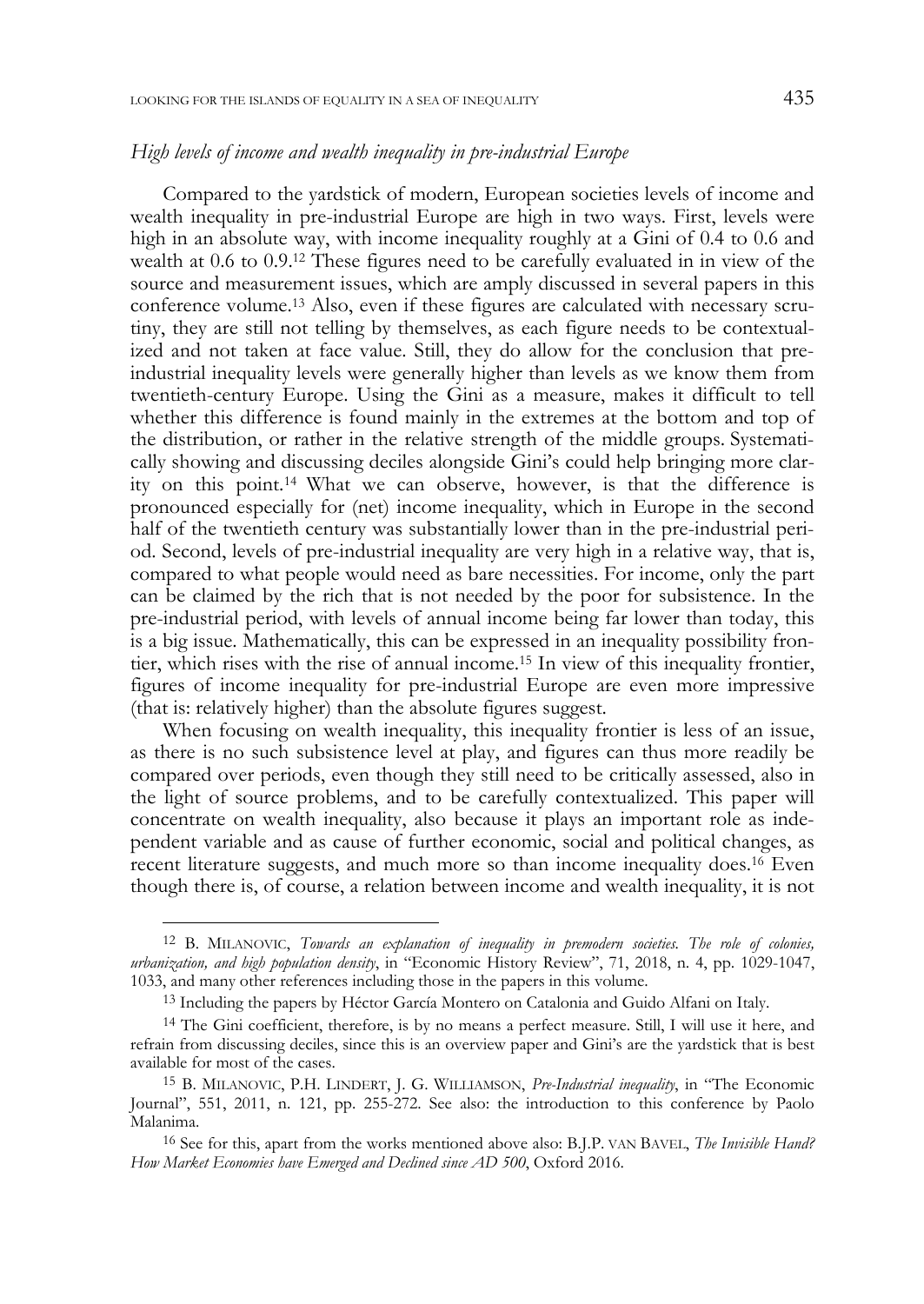$436$  Bas van Bavel.

a linear and direct one,17 and both causes and effects are different per type of inequality, so I will limit myself here to wealth inequality. For the pre-industrial period data on wealth inequality generally are more extensive and often more reliable than data on income inequality, as for the latter often no more than proxies or partial indicators are available. The availability of data and of relevant studies especially applies to Western Europe (the Low Countries, the Iberian Peninsula, Italy) on which this paper will therefore concentrate, even though I have tried to include information for other areas, when available.

As noted above, much more so than with regard to (net) income inequality, high levels of wealth inequality at present are ubiquitous in many parts of the world, and even in European societies wealth inequality in recent decades is rising again, while in the United States they are even rising back to the high levels we know of the nineteenth century.18 When going over the world as a whole and history as a whole, it would probably be correct to conclude that high levels of wealth inequality, with Gini's of 0.7-0.9, are the norm. A first large exception to this norm is formed by the early, small-scale societies of pre- and proto-historical periods, as inequality levels generally were lower, at Gini's of around 0.4-0.6, or even much lower still for small-scale societies of hunter-gatherers, foragers and horticulturalists.19 We should be critical of exact figures presented in the literature, because of source and measurement problems, but it seems safe to conclude that levels in these periods were substantially lower. The second large exception is formed by the societies we know best: those we have seen in a large part of the twentieth century, and especially in the decades around the middle of the century, as some European countries may have stood at wealth inequality levels of 0.5-0.6. These low levels of the midtwentieth century we sometimes implicitly take as "normal", but in recent decades, figures in many European countries have risen to substantially higher levels again. More importantly, these low levels of the mid-twentieth century are not the norm in history, but an exception.20 The rest of history, including pre-industrial Europe, has high levels of wealth inequality.

The latter conclusion is endorsed by what we now are starting to find out about the more abstract driving forces behind wealth inequality. Both mathematically, conceptually and empirically it can be shown that wealth has the tendency to become very unequally distributed, even without any further specific cause.21 The

 $17$  Even though studies will find a linear relationship for some cases, as for eighteenth-century Spain: E. NICOLINI, F. RAMOS PALENCIA, *Comparing income and wealth inequality in pre-industrial economies. Lessons from eighteenth century Spain*, Working Paper in History and Economics Institutions, Universidad Pablo de Olavide de Sevilla 2016, n. 16.01.

<sup>18</sup> This being the main empirical observation of T. PIKETTY, C*apital*, cit.

<sup>19</sup> M. FOCHESATO, S. BOWLES, *Nordic exceptionalism? Social democratic egalitarianism in world-historic perspective*, in "Journal of Public Economics", 127, 2015, pp. 30-44, section 3; M. BORGERHOFF MULDER, S. BOWLES (et al), *Intergenerational wealth transmission and the dynamics of inequality in small-scale societies*, in "Science" 326, 2009, pp. 682-688. See also: W. SCHEIDEL, *The Great Leveler*, cit., pp. 25-42.

<sup>20</sup> As argued in *Ibidem.* 

<sup>21</sup> For an overview: M. SCHEFFER, B. VAN BAVEL, I.A. VAN DE LEEMPUT, E.H. VAN NES., *Inequality in nature and society*, in "Proceedings of the National Academy of Sciences", 114, 2017, 50, pp. 13154- 13157, in part going back to the work by Pareto. For a different line of reasoning, but with similar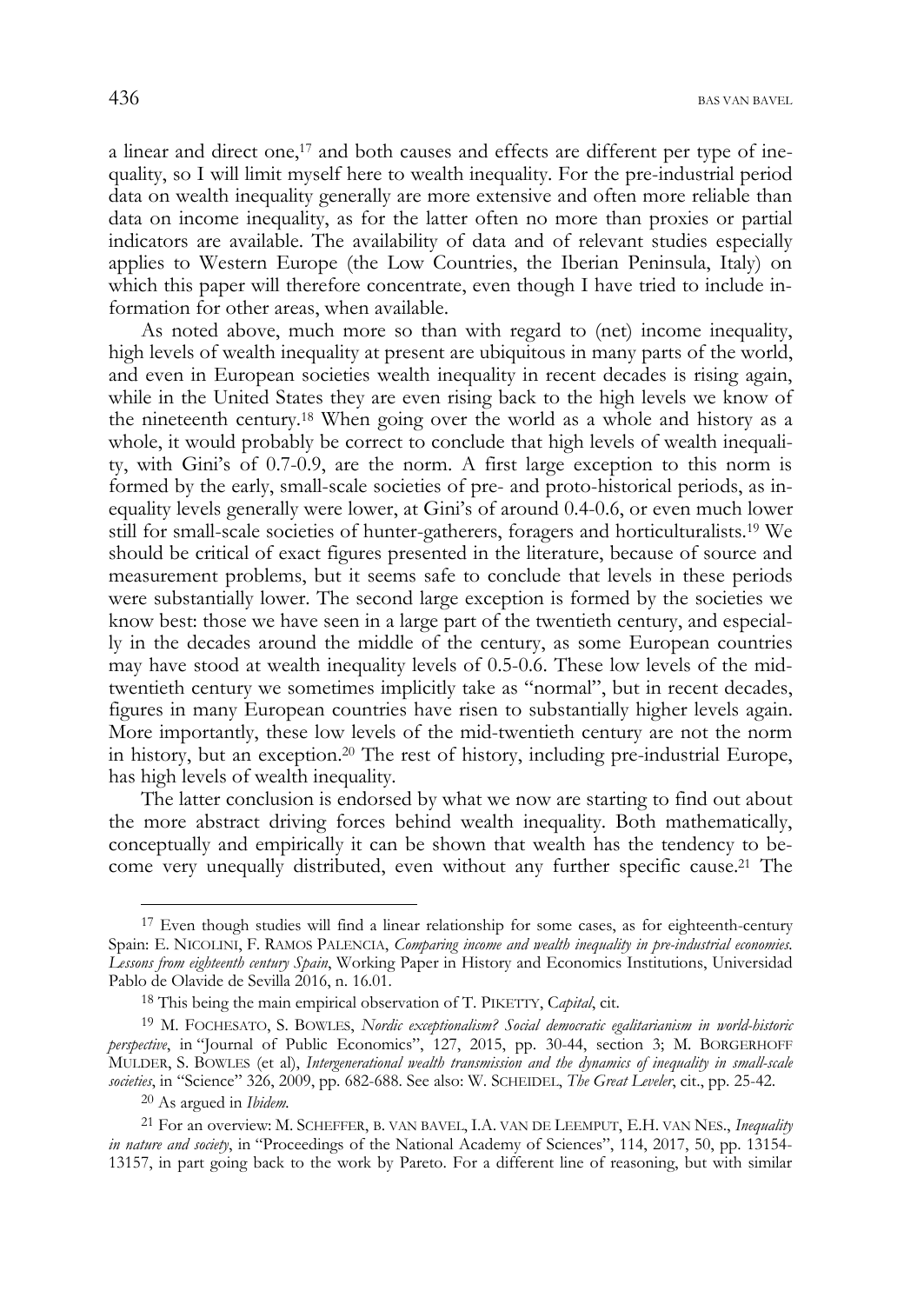larger the scale, the more profound this process is. Moreover, levels of wealth inequality are broadly found to rise with economic development and economic growth, with population growth and larger concentrations of people and with urbanization, and with the rise of larger, bureaucratic states and their fiscal systems, that is, all the processes gradually and intermittently taking place in pre-industrial Europe in the period 1000-1800. This means, in the light of all these inequalityenhancing mechanisms, that lower levels of wealth inequality can only have been reached as a result of countervailing forces. Which of these forces exist?

Among the possible factors especially catastrophes have recently been highlighted. The thesis of Scheidel's "The Great Leveler", and several other influential recent works, is that levels of inequality can be reduced only as a result of catastrophic events, including state collapse, massive plague, violent revolutions and, most particularly, mass-mobilization warfare. The latter, and most particularly the devastating two World Wars, would also be the main reason for the twentiethcentury exception to the rule of high wealth inequality.22

Is this indeed correct? Can we find other societies in history that have relatively low levels of wealth inequality? Pre-industrial Western Europe with its diversity of societies and coordination systems, and its rich documentation, offers a great opportunity to check this. It is, surprisingly, also a part of history that is not well included in the influential literature mentioned here, as this mostly focuses on classical antiquity or non-European cases and on nineteenth- and twentieth-century history. Using the historical record of pre-industrial Europe would allow us to adduce many relatively well-documented cases,23 to see whether other cases of limited wealth inequality exist and also to see what the causes of these relatively low levels of wealth inequality are. I will try to do so here, not by exhaustively going over all the literature available, but more as a kind of thought-experiment, in order to see whether indeed only catastrophic events were able to bring inequality down or also more peaceful ways were able to do so? I will try and offer a kind of inventory of possible inequality-reducing mechanisms, focused on pre-industrial Western Europe, in order to make a start in answering these questions.

### 2. CATASTROPHIC EVENTS

#### *War and mass mobilization*

Most highlighted in recent literature as a decisive factor in reducing wealth inequality, or even the only possible factor in reducing inequality, are catastrophic events, most particularly mass-mobilization warfare.24 There are several ways in

conclusions: T. PIKETTY, *Capital*, cit., passim. For an institutional approach, but with similar conclusions: B.J.P. VAN BAVEL, *Differentials*, paper for the WINIR conference 2019. 22 T. PIKETTY, *Capital*, cit., pp. 146-150, and passim; W. SCHEIDEL, *The Great Leveler*, cit., pp. 115-173.

<sup>23</sup> Including some of the cases discussed by Scheidel, but revisiting them and sometimes placing them in a new light.

<sup>24</sup> For the modern period: T. PIKETTY, *Capital*, cit., pp. 368-369 and passim; K. SCHEVE, D. STASAVAGE, *Democracy, war, and wealth. Lessons from two centuries of inheritance taxation*, in "American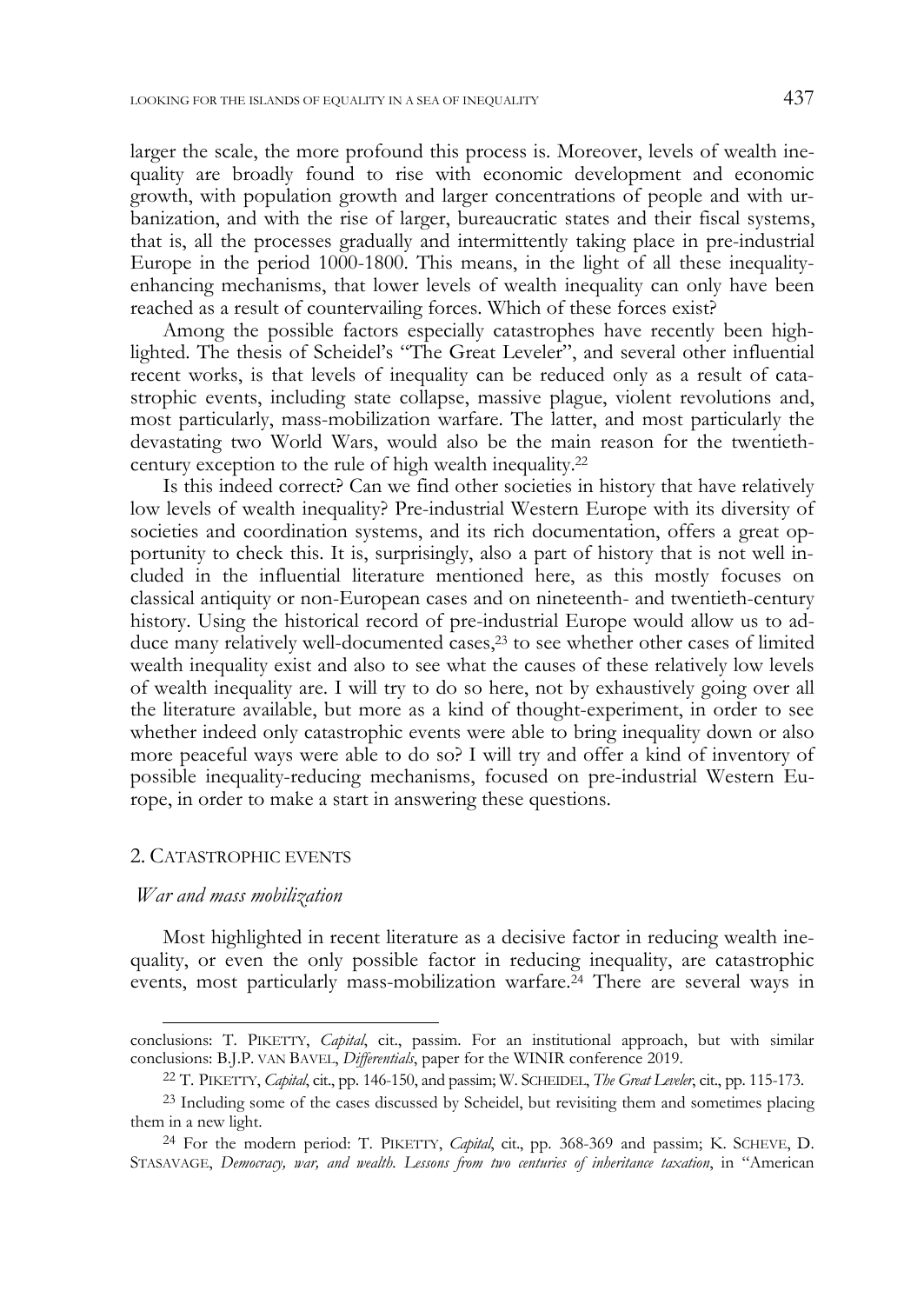which warfare potentially reduces wealth inequality. First, through the destruction of capital goods, a capacity that war has in common with other disasters that destroy capital goods, including earthquakes, city fires and floods. War-related destruction and capital losses could be caused by marauding armies, sieges, pillaging, extortion, burned soil policies and tactical destruction, as happened with the deliberate inundations of polders, for instance. Material losses, as well as losses of lives, could be substantial, $25$  even though not on the large geographical scale of modern wars, but mainly at a regional or even local scale.

The effect of war destruction on wealth inequality is not unidirectional and automatic; it could both reduce or increase wealth inequality, and often the effect on wealth distribution was limited, especially in the long run. For instance, even in a very hard-hit town as Prato, in Tuscany, hit by the sack of 1512 and the massive pillaging and killing that went on, wealth inequality was only slightly changed, from a Gini of 0.62 in 1487 to 0.58 in 1546, the dates closest by the terrible event.26 The only concrete instance of a substantial and more lasting reduction of wealth inequality in a war-hit town I came across in the literature, is Augsburg in the first half of the seventeenth century, during the Thirty Year War.27 This case is very exceptional, however, because of the combination of war with heavy billeting, urban bankruptcy, plague and general loss of Augsburg's trading position, making the effect of war hard to isolate. This applies to the Thirty Year War more in general, being one of the few pre-industrial wars which does seem to have brought a more substantial reduction of wealth inequality,28 but in an area and period which also saw epidemics, state failure, disruption of the fiscal system and economic decline, phenomena in part connected to the war but not wholly so. Apart from this massive, long-lasting and highly-destructive war, I did not come across cases of warinduced reduction of wealth inequality.

More importantly perhaps, much of the effect of war depended on the local context, especially the institutional one. The effects of war were never wholly direct, but mediated by the local and regional institutions, as shown for the effects of the Italian Wars in the first half of the sixteenth century on the heavily affected Geradadda region in Lombardy, with the organization for the management of the commons, and systems for credit and redistribution, playing a large part in the effects, in this case keeping wealth inequality fairly stable.29 Also, the rules regarding

Political Science Review", 106, 2012, n. 1, pp. 81-102. Also for the pre-modern period: SCHEIDEL, *The* 

*Great Leveler*. 25 G. ALFANI*, Calamities and the Economy in Renaissance Italy. The Grand Tour of the Horsemen of the Apocalypse*, New York 2013, pp. 18-34.

<sup>26</sup> Figures provided by: G. ALFANI, F. AMMANNATI, *Long-term trends in economic inequality. The case of the Florentine state*, in "Economic History Review", 70, 2017, n. 4, pp. 1072-1102, 1084. On sacks in this period also: G. ALFANI*, Calamities and the Economy*, cit., pp. 27-32.

<sup>27</sup> J.L. VAN ZANDEN, *Tracing the beginning*, cit., p. 646. See also: W. SCHEIDEL, *The Great Leveler*, cit., pp. 335-341.

<sup>28</sup> G. ALFANI, V. GIEROK, F. SCHAFF, *Economic inequality in preindustrial Germany: a long-run view (fourteenth to nineteenth centuries)*, forthcoming 2019, pp. 31-34.

<sup>29</sup> M. DI TULLIO, *Cooperating in time of crisis. War, commons, and inequality in Renaissance Lombardy*, in "Economic History Review", 71, 2018, n. 1, pp. 82-105.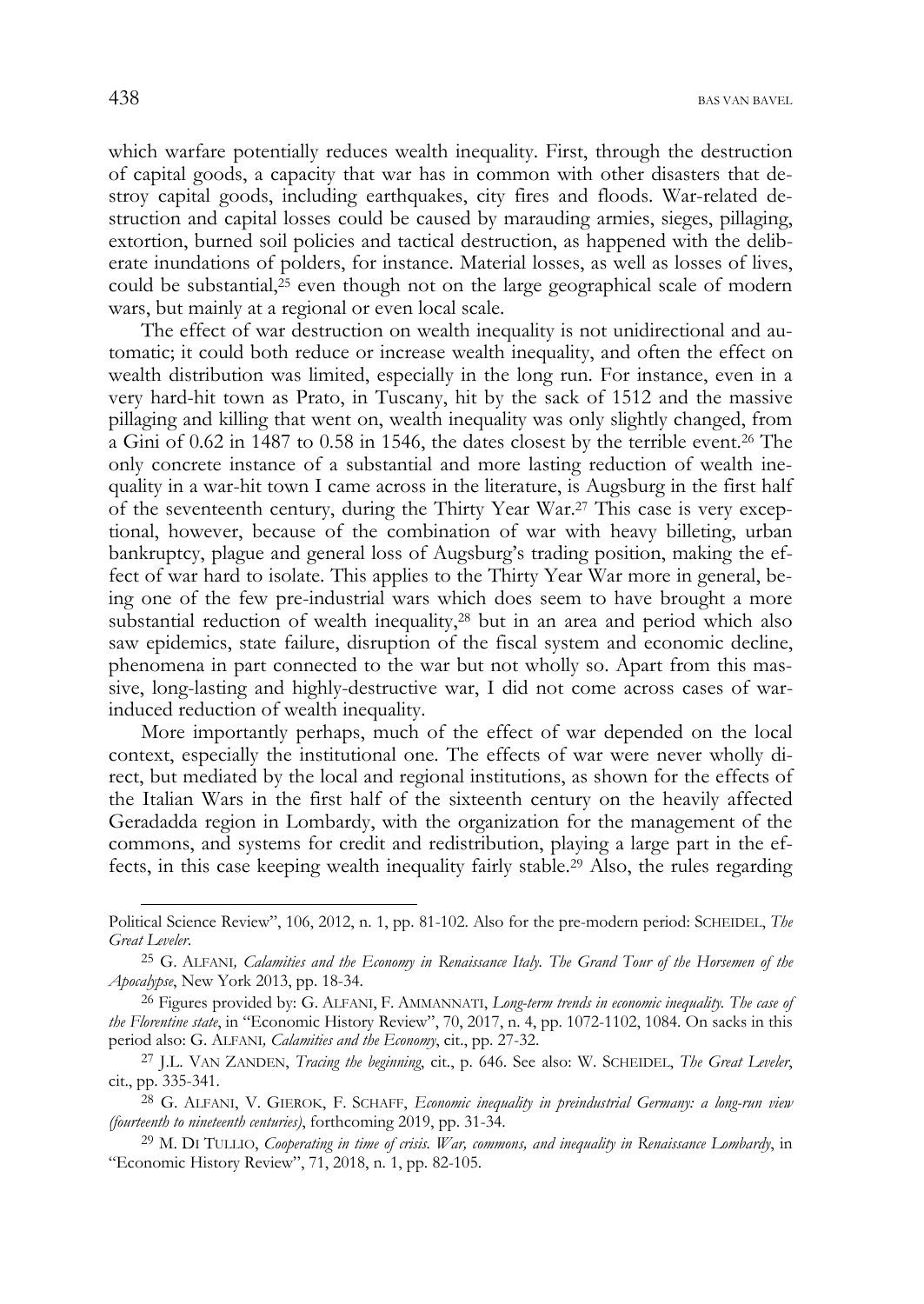the division of costs of repair of houses and capital goods or other investments after destruction, as laid down in lease contracts, or in bylaws of town communities or water management organizations, for instance, could co-determine the effect of war destruction on the distribution of wealth. One can think of a region, as the Dutch river area, where the close alliance between large landowners and big tenants farmers in the aftermath of war-related destruction, as in 1543, led to the use of institutional arrangements for capital replenishment and leasing which resulted in both a relatively quick recovery of economic operations and to a strengthening of the position of the same big farmers.30

Second, warfare could reduce wealth inequality through the necessity to maintain a large group of propertied soldiers. Examples of this in pre-industrial Europe, however, are rather exceptional and they are mostly of cases where the role of people as soldiers was not the prime goal but rather one component within a broader societal constellation. One of these examples are the farmer-colonists in twelfthcentury Holland, who all received a family holding in property, as a reward for their hard clearing work, but with the obligation of having to serve and to organize a ship with rowers per district in case of war.31 Similar obligations of free, landowning peasants also existed in Scandinavia. The guild militias and other armies composed of citizen-soldiers in the late medieval towns are another example,32 as these were composed mainly of independent artisans and other men who possessed their own means of production. These militias were thus linked to a social fabric with relatively large propertied middle groups and a more limited level of wealth inequality. These propertied middling groups also came to the fore during the English Civil War in the mid-seventeenth century, as several commentators, inspired by the works of Machiavelli, promoted the idea that soldiers should be propertied freeholders, that is, citizen-soldiers who were free and independent because of their ownership of property, most particularly land.33 This was exceptional, however, since already in the course of the late Middle Ages in many societies popular militias were disbanded and replaced by employing professional soldiers, hired in the labour market.34 More generally, the capacity to use and organize the means of violence in pre-industrial Europe was exactly the reserve of the elite and formed a cornerstone of their elevated material position and property, and a way to defend this property. Violence capacity thus mostly had the opposite effect: of legitimizing and sustaining high levels of inequality.

Third, warfare could reduce wealth inequality through the need to maintain the loyalty of the ordinary population (through taxing the rich in order to pay for war-

<sup>30</sup> B. VAN BESOUW, *On the Economic Consequences of Warfare in Early Modern Northwest Europe: Four Conceptual and Empirical Contributions*, PhD thesis, Utrecht 2019, chapter 3.

<sup>31</sup> H. VAN DER LINDEN, *De cope: bijdrage tot de rechtsgeschiedenis van de openlegging der Hollands-Utrechtse laagvlakte*, Assen 1955, pp. 140-144. See for this very specific case of colonization also below, p. 445.

<sup>32</sup> M. PRAK, *Citizens, soldiers and civic militias in late medieval and early modern Europe*, in "Past & Present", 228, 2015, n. 1, pp. 93-123.

<sup>33</sup> J.G.A. POCOCK, *The Machiavellian Moment. Florentine Political Thought and the Atlantic Republican Tradition*, Princeton 2016, pp. 408-412.

<sup>34</sup> W.P. CAFERRO, *Warfare and economy in Renaissance Italy, 1350-1450*, in "The Journal of Interdisciplinary History", 39, 2008, pp. 167-210.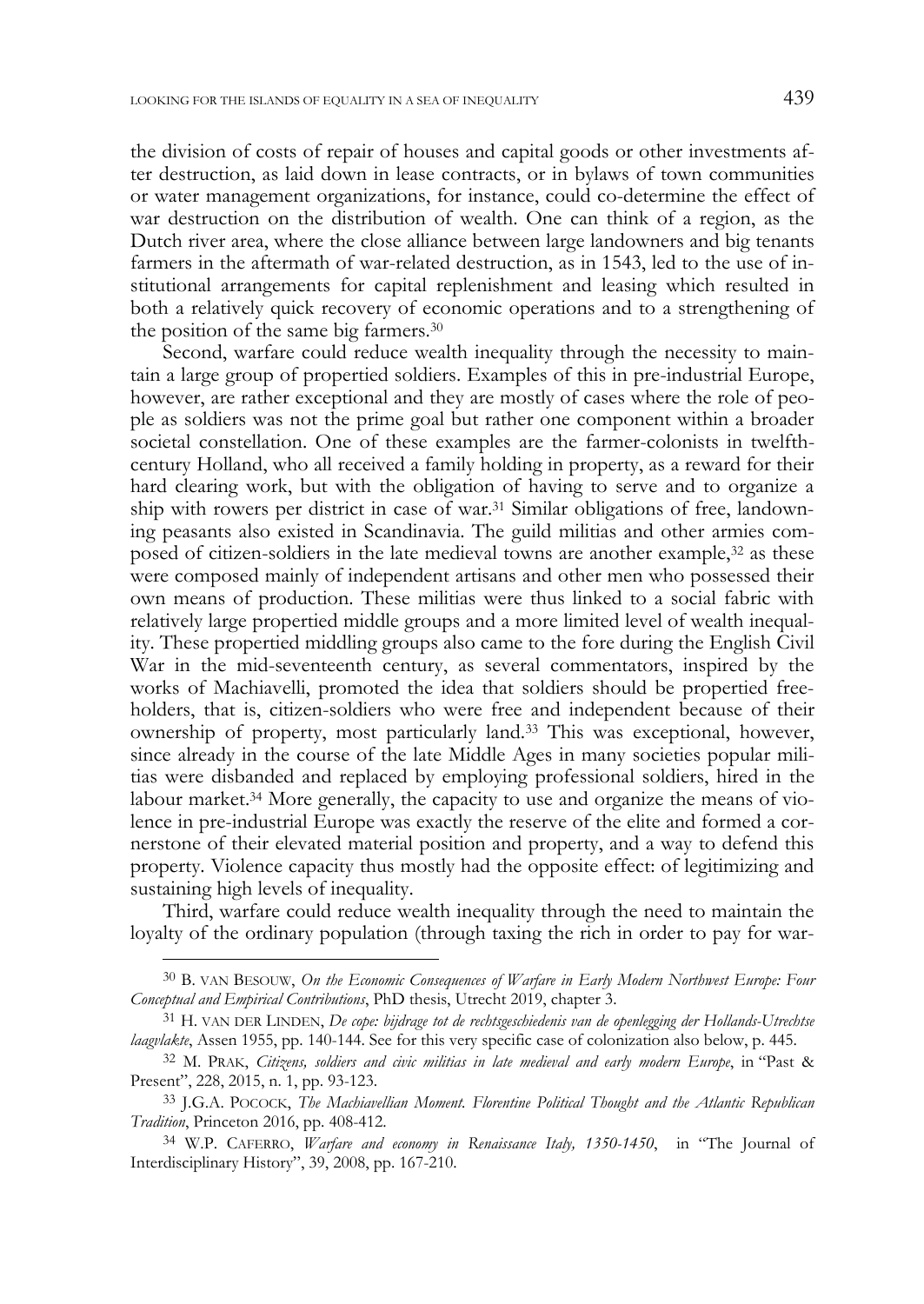fare), as argued for modern cases.<sup>35</sup> In the pre-industrial period, war was indeed one of the main motivations for taxation. However, in the Middle Ages this taxation was only occasional and tax rates were quite low, so this did not have a strong effect on wealth inequality. In the early modern period, taxes became more general and substantial, but the taxes levied by central rulers in order to cover military expenses, were usually not progressive but regressive and thus mostly had the opposite effect, that is, of increasing wealth inequalities.<sup>36</sup> Perhaps an exception to this was formed by taxation out of direct necessity in cases of warfare, for instance in cities under siege, as these taxes could be higher and could target the wealthier segments of the population.

## *Earthquakes, fires and floods*

Nature-induced disasters could also cause losses of capital, but mostly at a small scale.<sup>37</sup> Arguably, the largest capital-destruction is caused by earthquakes. A main case in pre-industrial Western Europe, and a well-documented one, is the Lisbon earthquake of 1755. Still, the effect of the earthquake, and of the ensuing reforms initiated by the Marquis de Pombal, on wealth inequality in Portugal was limited. Burghers now came to the fore as new wealth owners, while the position of the Church was weakened, but the wealth inequalities remained, as most notably in the distribution of landownership.<sup>38</sup> It would be interesting to investigate more of these cases, as also the case of eastern Sicily after the earthquake of 1693, especially when sources would permit to reconstruct wealth distribution before and after the disaster, and again after the ensuing reconstruction. In doing so, it could also be interesting to look at city-fires, since these hardly caused deaths but, albeit at a local scale, could massively destroy buildings and capital goods. In the past, towns were regularly hit by big fires, in some cases destroying virtually all houses and other buildings. The Great Fire of London in 1666, which made three-quarters or more of all Londoners homeless, is a well-known example.39

Another type of nature-induced disasters is floods hitting riverine and coastal areas. Like city-fires, they hardly killed any people but they did destroy land, harvests, buildings, cattle and other capital goods. Initially, this may have leveled wealth inequalities. In most empirical studies on specific cases, however, the dominant conclusion is that in the longer run wealth inequalities were rather reinforced

<sup>35</sup> K. SCHEVE, D. STASAVAGE, *Democracy, war, and wealth*, cit.

<sup>36</sup> G. ALFANI, M. DI TULLIO, *The Lion's Share: Inequality and the rise of the fiscal state in preindustrial Europe*, Cambridge 2019, pp. 145-152. See for taxation more extensive below, pp. 449-451.

<sup>37</sup> As amply discussed in collaborative work in B.J.P. VAN BAVEL, D. CURTIS, J. DIJKMAN, M. HANNAFORD, M. DE KEYZER, E. VAN ONACKER, T. SOENS, *Disasters and History*, under contract with CUP, to be finalized in 2019, on which this section partly builds.

<sup>38</sup> J.V. SERRÃO, R. SANTOS, *Land policies and land markets. Portugal late eighteenth and early nineteenth century*, in *Property Rights, Land Markets and Economic Growth in the European Country Side (13th-20th Centuries)*, G. BÉAUR, et al. eds., Turnhout 2013, pp. 317-342.

<sup>39</sup> M.L. ALLEMEYER, *Fewersnoth und Flammenschwert. Stadtbrände in der Frühen Neuzeit,* Göttingen 2007.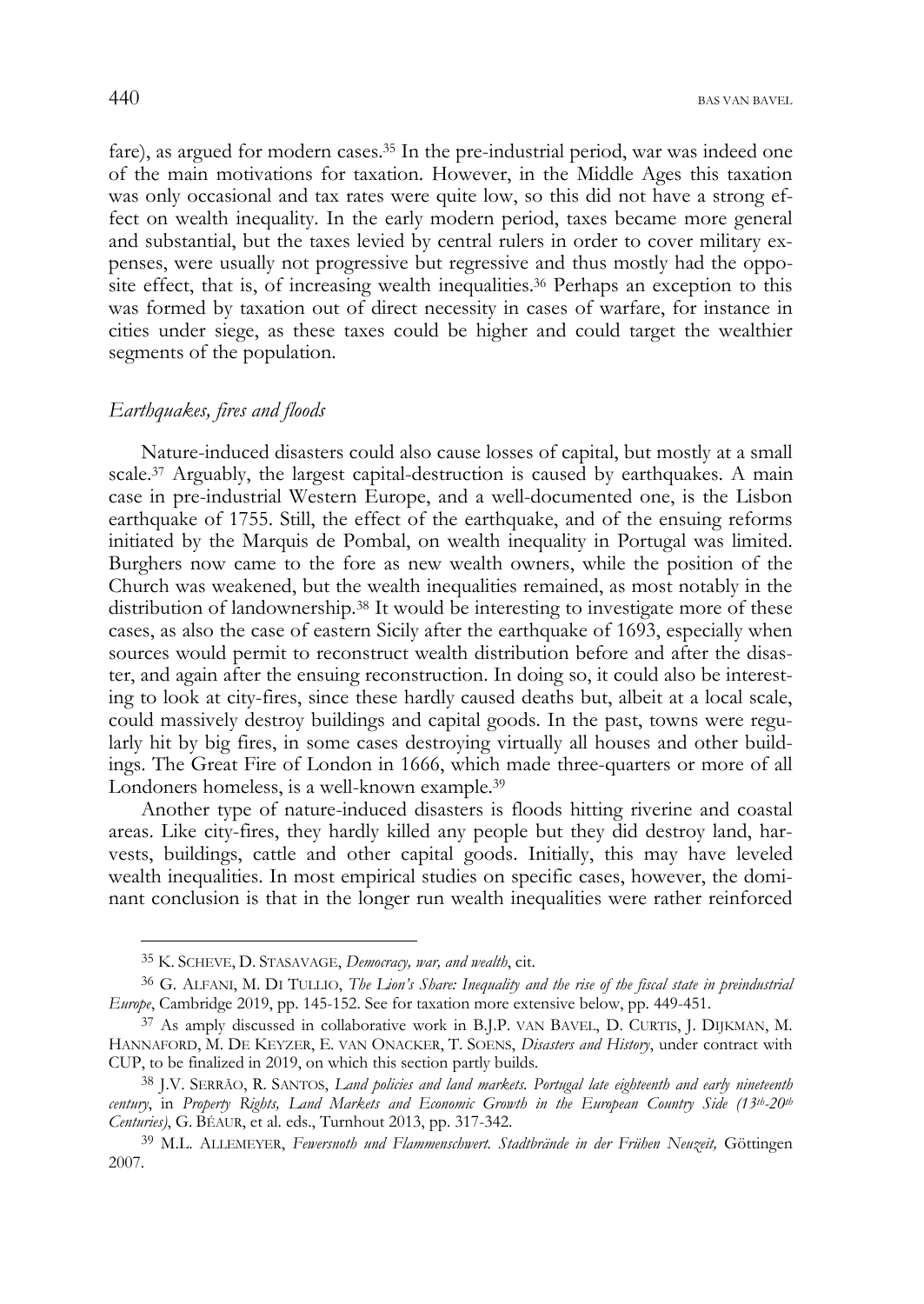or even sharpened as a result of these floods. Smallholding peasants often did not have the resources to buffer their exceptional losses and became susceptible to expropriation, as argued for the early eighteenth-century floods that hit the northern coastal areas of Germany, for instance.40 Also, the reinvestment in protective embankments in the wake of such inundations by wealthy urban citizens led in turn to a consolidation of absentee large-scale landownership.41 Even though at the land user level there may have been more continuity, floods did often lead to a widespread loss of peasant land to urban investors and wealthy elite office-holders.42 With regard to wealth inequality there was therefore mostly no levelling effect of pre-industrial floods, on the contrary.

## *Pandemics*

Large epidemics, and most particularly the Black Death, are also mentioned as forces in levelling wealth inequality. The suggested logic behind this equitable effect is the decimation of people while keeping capital intact, thereby tilting the economic balance in favour of labour.43 According to this supply-and-demand line of reasoning, the gap between elites and the rest of the population, including peasants and labourers, was narrowed, as higher wages, easier mobility, reduced extraeconomic impositions, and greater opportunity to purchase property, made postpandemic societies more equal. This effect can be expected first and foremost in the distribution of income, but eventually also in that of wealth.

This hypothesis requires some critical perspectives, however. First, the current attention for the redistributive effects of pandemics diverts our attention from the underlying and more long term inequality trends. Even the catastrophic Black Death, which has been proclaimed as perhaps the most redistributive shock, affected societies mostly only on a scale of decades rather than centuries. The optimist view on "The Golden Age of Labour" and reduced inequality levels, has for been nuanced. For several societies, studies have found only a modest redistributive effect, an effect that, moreover, occurred not immediately after the Black Death and that lasted less than a century. Moreover, this effect is in most cases ascertained for wages, not for wealth, and the effect on wealth distribution would have been only

<sup>40</sup> M. JAKUBOWSKI-TIESEN, *Sturmflut 1717. Die Bewältigung einer Naturkatastrophe in der Frühen Neuzeit*, Munich 1992, pp. 192-195, 200.

<sup>41</sup> T. SOENS, *Flood security in the medieval and early modern North Sea area. A question of entitlement?*, in "Environment & History", 19, 2013, n. 2, pp. 209-232.

<sup>42</sup> D.R. CURTIS, *Danger and displacement in the Dollard. The 1509 flooding of the Dollard Sea (Groningen) and its impact on long-term inequality in the distribution of property*, in "Environment and History", 22, 2016, n. 1, pp. 103-135; P. VAN CRUYNINGEN, *From disaster to sustainability. Floods, changing property relations and water management in the south-western Netherlands, c.1500-1800*, in "Continuity & Change", 29, 2014, n. 2, pp. 241-265.

<sup>43</sup> W. SCHEIDEL, *The Great Leveler*, cit., pp. 304-305; S. PAMUK, *The Black Death and the origins of the 'Great Divergence' across Europe, 1300-1600*, in "European Review of Economic History", 2007, 11, pp. 289-311, who both stress the interaction with more structural factors. See also: G. ALFANI, F. AMMANNATI, *Long-term trends*, cit., pp. 1089-1092.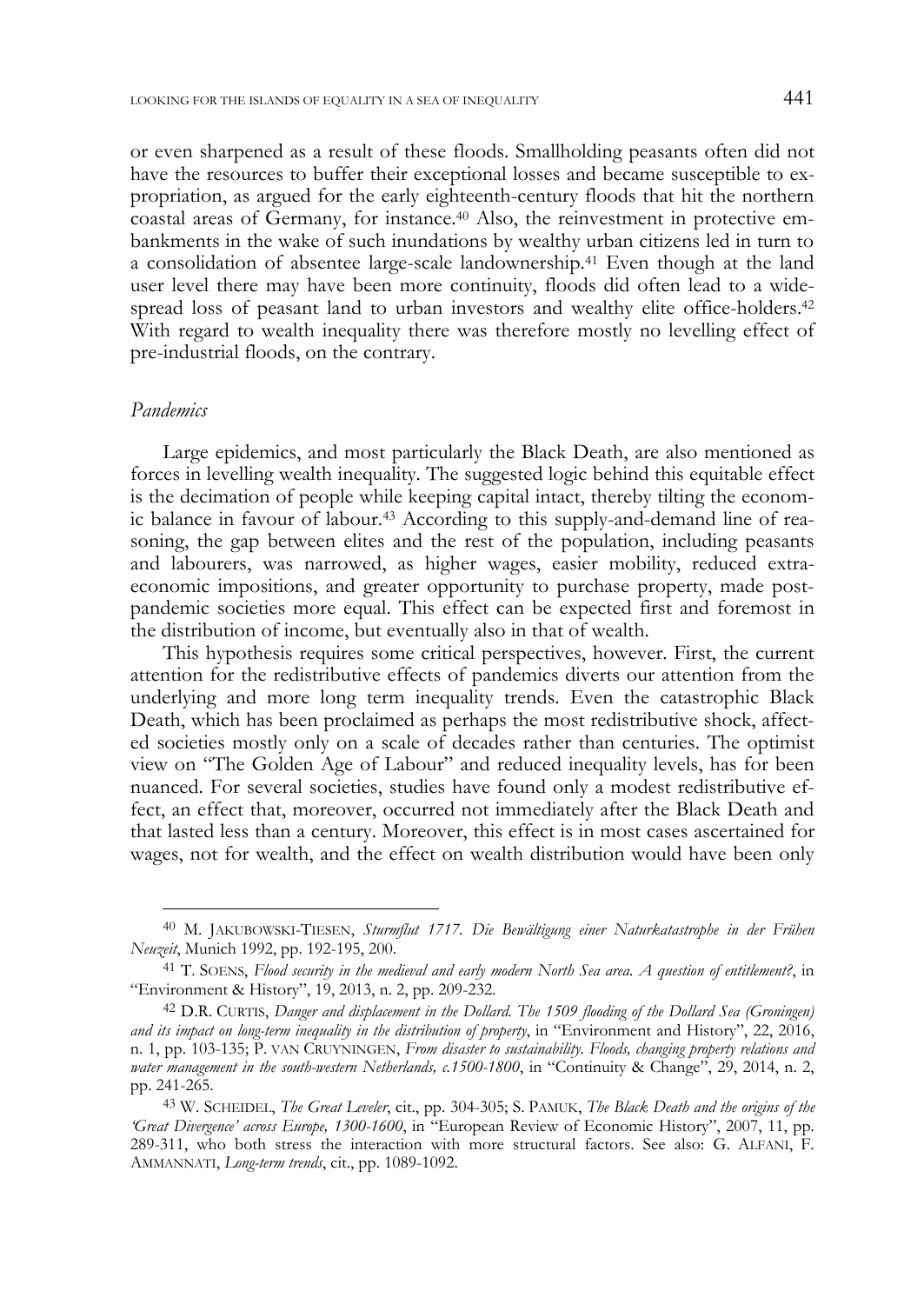more indirect. Only for cases in Italy a longer lasting effect of the Black Death on wealth inequality is established with certainty (see below).

Second, and even more importantly, the effect of any pandemic, especially in the longer run, is mediated by the existing political and social organization. This point was made already decades ago. For Eastern Europe it was hypothesized, for instance, that the population decline in the Black Death period and the resulting labour scarcity were followed by, or even gave rise to more intensive elite exploitation and inequality.44 It was Robert Brenner who noted in the 1980s, by using this example and comparing it to the English experience, that a substantial decline of population thus not automatically translated into more equity and freedom, as simple supply and demand theories would predict, but could also result in the opposite.45 Likewise, the depopulation of the Castillian-Granada frontier area in this period, as a result of epidemics, military insecurity and the expulsion of the Muslim population, is argued to have favoured the rise of large landownership and an expansion of seigneurial power there, leading to a situation where powerful lords dominated a near-landless rural population.46

As these examples indicate, the roles of different coordination systems in place, and the relative position of different actors and groups within these systems, are crucial in shaping the effects of massive death. This effect, as with the Black Death, ws very different in, for instance, a society dominated by powerful lords, as in parts of Eastern Europe and the Spanish frontier areas, or in a society dominated by open markets for land, labour and capital, as Northern Italy, or by an associational system dominated by independent, freeholding peasants, as the Campine area or Drenthe in the Low Countries. Rather than an inevitable drive towards redistribution after catastrophic shocks such as the Black Death, there are redistributive outcomes that are not unilinear. Outcomes sometimes even vary in their direction, while the effects also vary in intensity and are mostly not structural but only limited in time.

 To be sure, any statement about the effect of the Black Death is plagued by the fact that inequality data for the pre-1348 period are very scarce, which makes it hard, and in many cases even impossible, to directly observe its effect on wealth distribution, let alone isolate it from other factors. For Germany, a few cases have been found where data on wealth distribution for the second half of the fourteenth is available, but only for one case (Quedlinburg) there is data from the pre-Black Death period.47 Exactly in this case, the effect of the Black Death is hard to isolate, because the distance between the early source (1310) and the next fiscal source is almost two centuries, if I see correctly. For other parts of Europe, information for

<sup>44</sup> I am thinking of the work by Witold Kula and by Evsey Domar, who in turn was inspired by the even earlier work by Kliuchevsky (1937).

<sup>45</sup> R. BRENNER, *The agrarian roots of European capitalism*, in *The Brenner Debate. Agrarian Class Structure and Economic Development in Pre-Industrial Europe,* T.H. ASTON, C.H.E. PHILPIN eds., Cambridge 1995, pp. 213-327, esp. 272-283.

<sup>46</sup> D. OTO-PERALIAS, D. ROMERO-AVILA, *Historical frontiers and the rise of inequality: The case of the frontier of Granada*, in "Journal of the European Economic Association", 15, 2017, n. 1, pp. 54-98, 60-61.

<sup>47</sup> G. ALFANI, V. GIEROK, F. SCHAFF, *Economic inequality in preindustrial Germany*, cit., p. 14.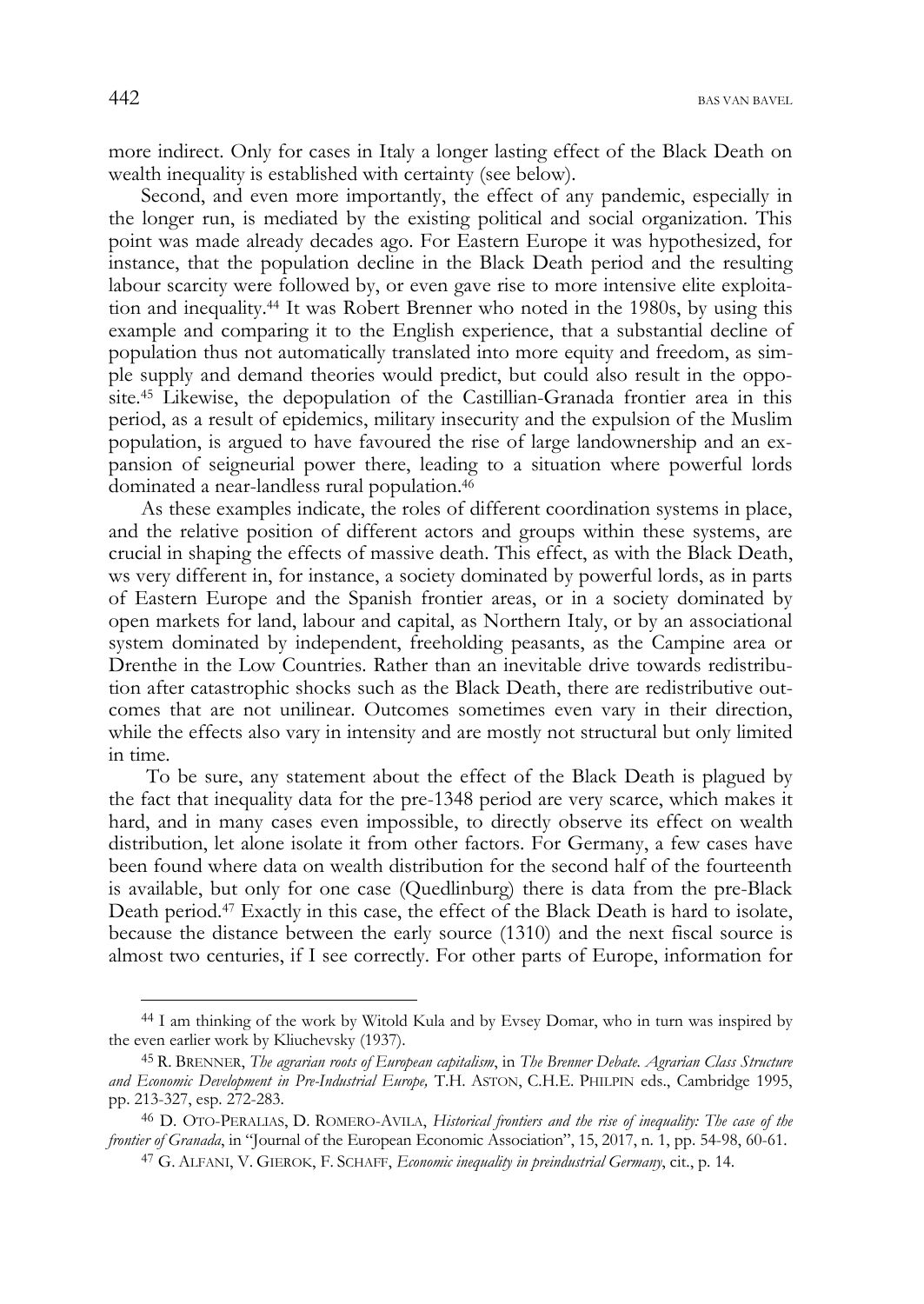this early period is even scarcer. The case of Northern and Central Italy may be somewhat different, however, in two respects. First, there is a small (but compared to other parts of Europe still remarkable) number of fiscal sources on wealth distribution available from the pre-1348 period and, second, in some cases these do allow us to observe an equalizing effect. In Lucca, there was a clear drop in inequality after the Black Death, with the Gini dropping some 16 percentage points from 1331 to 1386 (the dates closest by the disaster).48 However, in 1411 the pre-Black Death level was already surpassed again, followed by a further rise of inequality to unprecedented levels during the remainder of the fifteenth century. The same applies to Poggibonsi, where after a similar rebound of inequality its rise further proceeded in the sixteenth and seventeenth centuries, to Gini's more than 20 percentage points higher than they had been before the Black Death. Other localities for which pre-1348 data is available, Antella and Santa Maria Impruneta in Tuscany, hardly or not show a drop in inequality after the Black Death at all, while they did see a rise in inequality in the centuries thereafter.<sup>49</sup>

Likewise, the material for the Italian region of Piedmont, which includes only one datapoint for the pre-Black Death period for two cities each, shows that wealth inequality declined in the period 1348-1450, but that this followed by a long rise of wealth inequality, with the 1348-level reached already around 1500.50 Moreover, the vast mortality of 1630, in several parts of Italy equaling that of 1348, or perhaps even exceeding it, and blessed with far more datapoints before and after the pandemic, did not have a inequality reducing effect at all, but rather went along with a further rise of wealth inequality,<sup>51</sup> again suggesting that context is more important than population losses per se. In this case, a major component in this context was formed by inheritance rules. While systems of partible inheritance had facilitated a levelling effect of pandemics and their massive mortality, in seventeenth-century Italy institutions that had been developed in the meantime, including the fideicommissum, were rather geared towards keeping properties intact and undivided. In the seventeenth century in many parts of Northern and Central Italy more than half, or in some regions even up to three-quarters of the land, was bound by entails or in the dead hand, now disallowing fragmentation or dispersal of landownership.52 Also, in several regions, as perhaps most clearly in Tuscany, in the meantime a process had taken place in which urban elites, in part by using the opportunities the markets for land, lease, labour and capital had offered them, had first amassed

<sup>48</sup> F. AMMANNATI, *La Peste Nera e la distribuzione della proprietà nella Lucchesia del tardo Medioevo*, in "Popolazione e Storia", 2, 2015, pp. 21-45, esp. p. 33.

<sup>49</sup> G. ALFANI, F. AMMANNATI, *Long-term trends*, cit. pp. 1079-1084.

<sup>50</sup> G. ALFANI, *Economic inequality in northwestern Italy. A long-term view (fourteenth to eighteenth centuries)*, in "The Journal of Economic History", 75, 2015, n. 4, pp. 1058-1096.

<sup>51</sup> As also explicitly noted by SCHEIDEL, *The Great Leveler*, pp. 306-309.

<sup>52</sup> J.P COOPER, *Patterns of inheritance and settlement by great landowners from the fifteenth to the eighteenth centuries*, in *Family and inheritance: rural society in western Europe, 1200-1800,* J. GOODY, J. THIRSK, E.P. THOMPSON eds., Cambridge 1976, pp. 192-327, 277-288; J. ZUIJDERDUIJN, *Assets frozen in time. Intergenerational transfers, mobility of capital within families and economic growth in Italy and the Low Countries, 1000-1800, First draft,* Utrecht 2019; *'*See also G. ALFANI, *Economic inequality*, cit., pp. 1077-1080.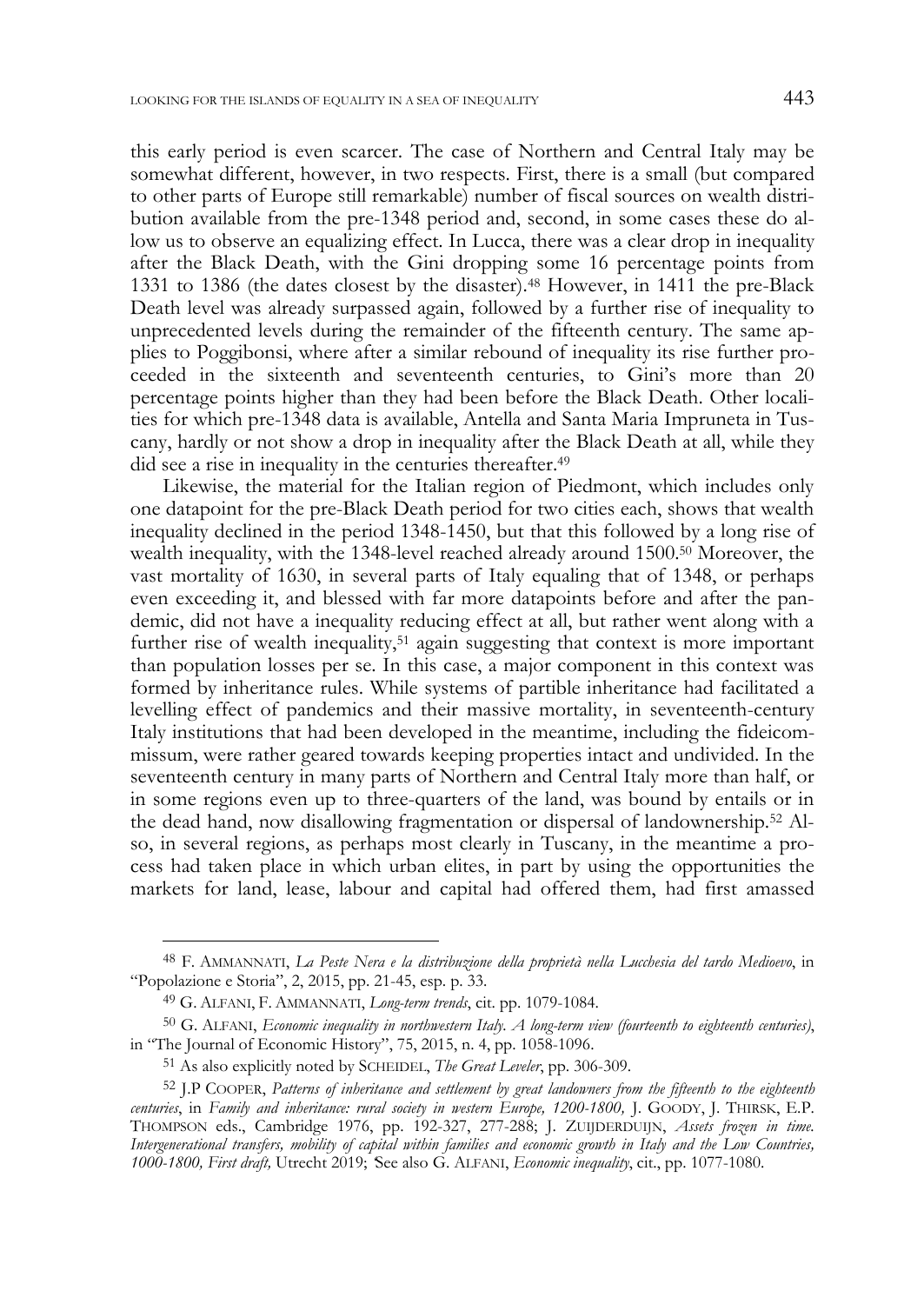enormous wealth and, next, used this to become politically dominant.53 The means of non-economic leverage they had acquired in the process, in part even as a response to the increasing scarcity of labour after the Black Death, also must have reduced, or even precluded, a redistributive effect of the next pandemic.

The Italian evidence for a single pandemic, the Black Death, thus cannot be generalized. The long-effect of pandemics to a large extent depended on the social and institutional framework of the society in question. More generally, while shocks and catastrophes could produce some equitable outcomes, this was not always the case. Often, certain groups were better able than others to buffer these events, or even to benefit of them,54 owing to their preexisting advantages in resources and power, and thus enabling them to instrumentalize the shock to their benefit, and in the process exacerbating inequalities.55

### 3. NON-CATASTROPHIC WAYS

#### *Newly colonized land*

We now move from shocks and catastrophes to non-catastrophic situations in which wealth inequality in pre-industrial Western Europe could be relatively low. One of these situations was where land was newly colonized. A possible example, colonized by Western Europeans, is the northeast of the United States in the seventeenth and eighteenth centuries. The English settlers were obsessed with acquiring their economic independency as common people, preferably by way of acquiring the ownership of a family-sized farm. It was the ideal of many to become an independent yeoman, an ideal imported by the settlers from their homeland, where this status was much harder to realize.56 A relatively high degree of equity and wealth distribution seems to be realized here, even though there are two nuances. First, available figures do not show this equity, at a Gini of wealth distribution of 0.64- 0.67 in New England and other parts of the North,<sup>57</sup> and, second, any possible equity went at the expense of the original inhabitants of the area. Still, among English settlers freeholding did become widespread. In eighteenth-century New Hampshire, Virginia and Connecticut, the proportion of freeholding men varied from 50 to 90% per village. All figures show a presence of a large and strong segment of middling groups in American society. Still, the fact that this form of equity is not shown in the Gini's, and that the original population is not included in the calculations, makes me a little hesitant about this case, even though it is a celebrated one in literature.

<sup>53</sup> B.J.P. VAN BAVEL, *The Invisible Hand?*, cit., pp. 124-142.

<sup>54</sup> As shown for Italian cases: G. ALFANI, *Calamities and the Economy*, cit., pp. 76 and 134.

<sup>55</sup> As stressed even by W. SCHEIDEL, *The Great Leveler*, cit., p. 313.

<sup>56</sup> A. KULIKOFF, *The Agrarian Origins of American Capitalism*, Charlottesville 1992, pp. 37-41. See also B.J.P. VAN BAVEL, *The Invisible Hand?*, cit., pp. 218-221, 229-230.

<sup>57</sup> For the second half of the eighteenth century: W.B. ROTHENBERG, *The emergence of a capital market in rural Massachusetts, 1730–1838*, in "The Journal of Economic History", 45, 1985, n. 4, pp. 781-808, 785.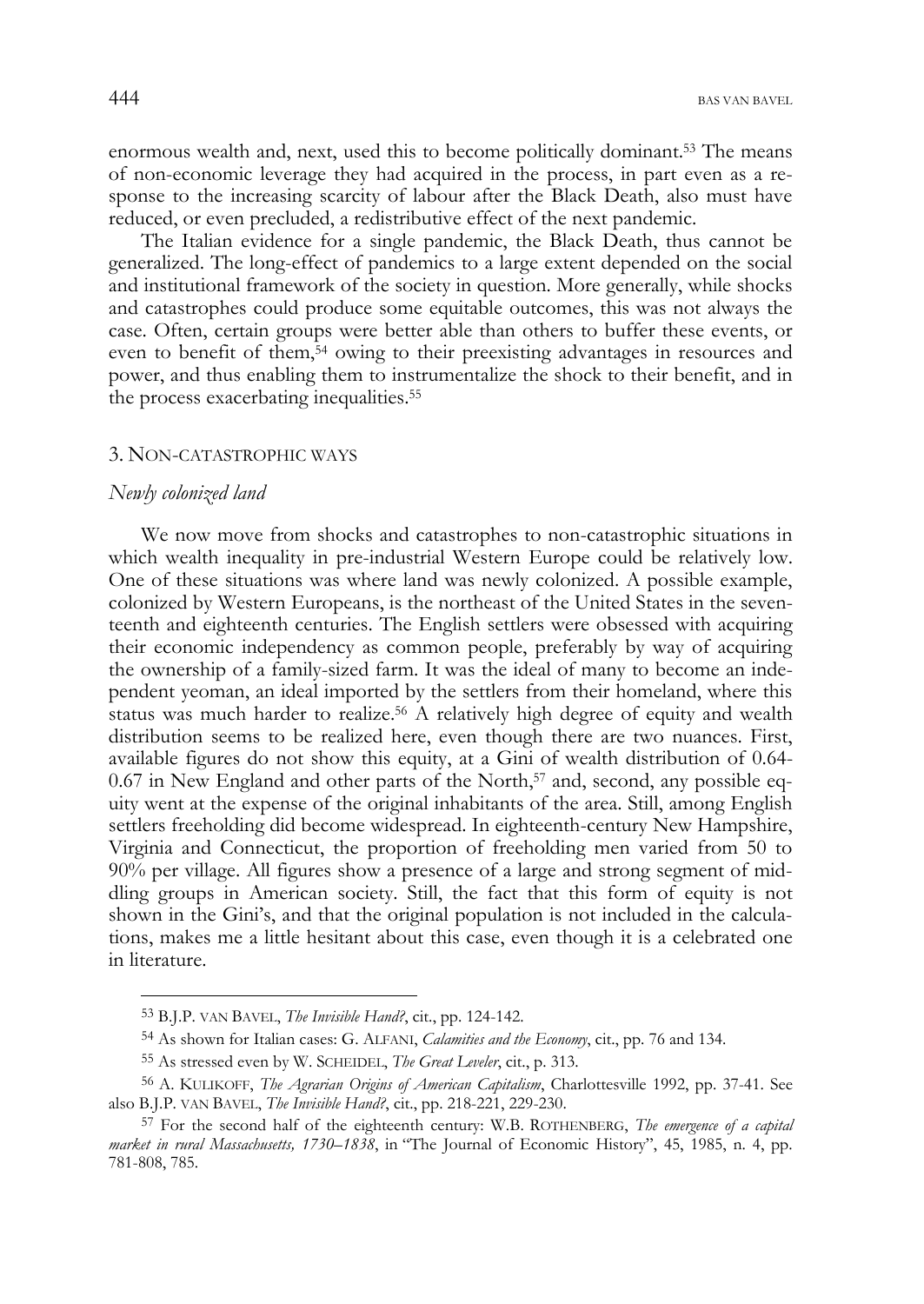Europe itself, in the late medieval period in particular, offered even clearer examples of large-scale reclamation and colonization resulting in relatively equal distributions of landownership. A conspicuous case is Holland in the twelfth and thirteenth centuries. This period saw a massive reclamation process, which resulted in a highly equal distribution of landownership. The reclamations in the marshy wilderness of Holland were carried out in a kind of no man's land, where hardly any settlements or manors existed, no existing feudal structures could be extended or people living there could be coerced.58 The near absence of people and the ample availability of land, in combination with the specific socio-political setting, resulted in the choice of princes to try and attract people to occupy this inhospitable area. The princes thus lured people from outside by granting them favourable, and equitable, conditions for settlement. The colonists who carried out the hard clearing work were granted freedom and in practice became owners of the land, owing only a small nominal rent to the prince.59 All colonist families received a farm of similar size, about 12.5 hectares of land. $60$  The resulting dominance of a free, landowning peasantry in Holland remained a characteristic feature of the region up to the fifteenth century, as still two-thirds to three-quarters of the land was held in free property by small- and medium-scale peasant landowners.

This situation of equality characteristic of medieval Holland was also found in areas on the German North Sea coast which here reclaimed in this period, in part by settlers from the northern parts of the Low Countries. In the twelfth and thirteenth centuries, here, too, a situation developed of personal freedom, relative material equity and broad political participation.61 I am not aware of direct figures on wealth distribution from Northern Germany in the late Middle Ages, but other indications show how the rural society there was characterized by a relative degree of equity in property distribution. Up to the early modern period, the marshes and fens along the Northern German coast were dominated by peasants, yeomen and substantial farmers, who owned on average 70-90% of the cultivated area.62 This situation of relative equity, reinforced by egalitarian succession rules, was eroded from the sixteenth century, as a group of wage labourers started growing, eventually giving rise to polarization within society.

It would be interesting to see whether other such examples of large-scale colonization with low levels of wealth inequality exist in pre-industrial Western Europe. Spain and its massive southward conquest and colonization in the eleventh to thirteenth centuries could be an interesting case. A main difference is that the area was already populated and cultivated by people who largely remained there, including parts of the Muslim population, thus creating more continuity in property distribu-

<sup>58</sup> P.A. HENDERIKX, *Die Mittelalterliche Kultivierung der Moore im Rhein-Maas Delta (10-13 Jahrhundert)*, in *Siedlungsforschung. Archäologie-Geschichte-Geographie* 7, Bonn 1989.

<sup>59</sup> H. VAN DER LINDEN, *De cope*, cit., pp. 93-95, 160-182.

<sup>60</sup> *Ibid.*, pp. 20-25.

<sup>61</sup> *Ibid.*, pp. 173-182.

<sup>62</sup> O. KNOTTNERUS, *Yeomen and farmers in the Wadden Sea coastal marshes*, in *Landholding and Land Transfer in the North Sea Area (Late Middle Ages - 19th Century)*, P. HOPPENBROUWERS, B.J.P. VAN BAVEL eds., CORN Publications 5, Turnhout 2004, pp. 149-186.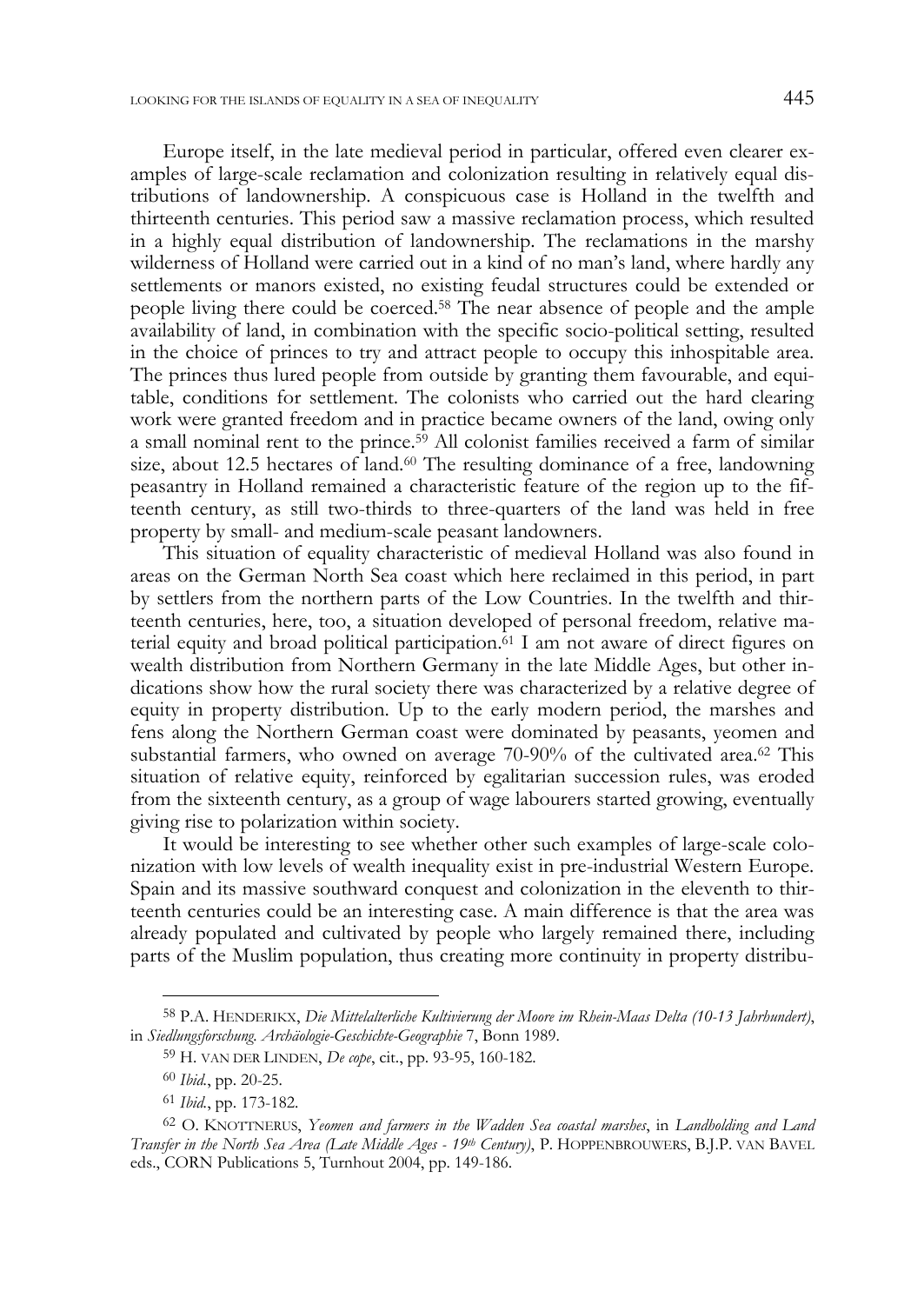tion. Also, this was no peaceful colonization, but one with the use of means of violence, possibly giving the nobility a great weight than in the Northwestern European cases of colonization. Still, in the Valencia area, for instance, the peasant-settlers originally, in the thirteenth century, received fairly homogenous plots of land, thus perhaps creating some equity. The working of inheritance practises and the land market subsequently eroded any possible equity, however, as the region in the later Middle Ages was not characterized by low wealth inequality but rather fitted into the general Western European pattern.<sup>63</sup>

More to the southwest, in the south of Castile and Andalusia, the turn to more unequal patterns was even more pronounced. Here, too, the original idea in the thirteenth century was to repopulate the area with medium-sized holdings of free peasants. They would even have been attracted to the area to act as peasant-soldiers and to contribute to the defence of these frontier areas, by offering them land, resources and freedom.<sup>64</sup> This would have created, as some have argued for the south of Castile, a fairly equal property distribution. However, in these border areas between Christian and Muslim territories, the semi-permanent insecurity and violence quickly led to militarization and a dominant role of a military elite, going hand-inhand with the rise of large landownership and the genesis of high levels of inequality, which remained in place up and into the modern period.65 That military insecurity indeed had been a main factor in shaping this pattern of inequality is suggested by later developments in the far South of Spain. As the Muslim Kingdom of Granada had fallen, and the Muslim military threat was gone, this area was re-populated in a non-militarized way and was characterized by a more egalitarian distribution of landownership,<sup>66</sup> albeit at the expense of the Muslim population.

More generally, relative equality in wealth distribution was not an automatic effect of colonization. Especially when the homeland was characterized by high wealth inequality, the colonization often followed the same pattern and copied it into the colonized area, since the actors organizing the colonization had obtained their wealth and political leverage in this setting and would likely copy this, or even extend this, overseas. In the seventeenth century, for instance, the settlers from the northern parts of the Low Countries, which by then had shifted from having a relatively equal to a highly unequal distribution of wealth,<sup>67</sup> created a new society on the southern tip of Africa. This Cape Colony, even though the colonists were quite prosperous, was characterized by inequality, unfreedom, slavery, privileges and monopolies.68 This situation resulted from the main actors being agents of the Dutch East India Company, the VOC, a company having become dominated by an oligarchy of rentiers, who were primarily interested in profits, at the expense of other

<sup>63</sup> Personal communication by Antoni Furió (Valencia), 19 January 2019 and 2 February 2019.

<sup>64</sup> See the paper by Furió et al. in this volume, referring to the older work by Claudio Sánchez Albornoz.

<sup>65</sup> D. OTO-PERALIAS, *Historical frontiers and the rise of inequality*, cit.

<sup>66</sup> *Ibidem.*

<sup>67</sup> J.L. VAN ZANDEN, *Tracing the beginning*; cit., B.J.P. VAN BAVEL, *The Invisible Hand?*, cit., pp. 192-195.

<sup>68</sup> J. FOURIE, *An inquiry into the nature, causes and distribution of wealth in the Cape Colony, 1652-1795*, Utrecht 2012.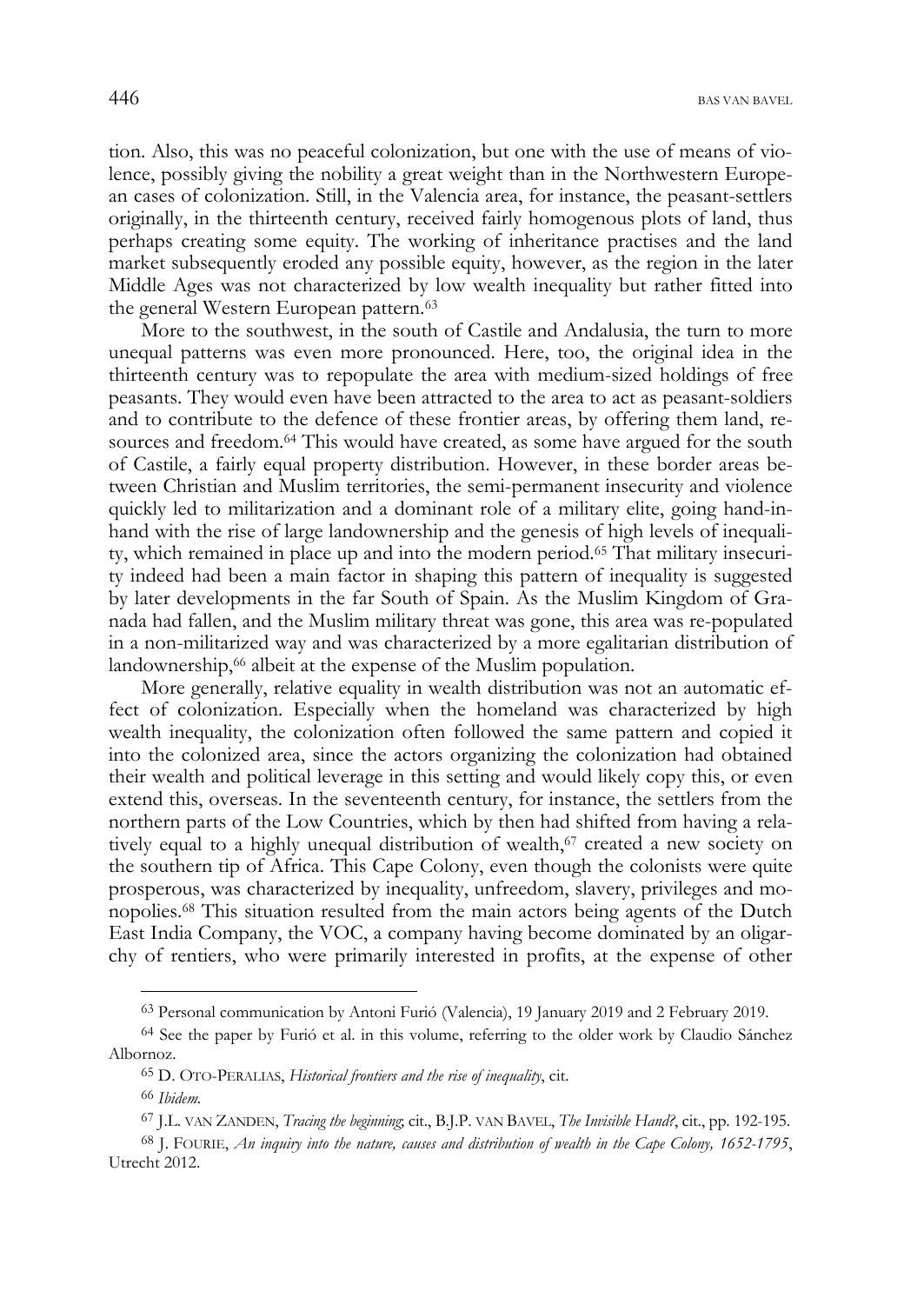considerations. A situation of high inequity in the homeland did usually not result in an equitable colonization outcome. This more generally applies to unequal forms of colonization, or subjection through coercion or force, be it military or economic force. So, there is no automatic effect of colonization on wealth distribution, but the effect depends on the context in the homeland of the settlers, the composition of the settlers and the goals of the main actors shaping the way the colonization is organized. Only in a few cases, including a few important ones, this has indeed led to equitable distributions of wealth in newly colonized areas.

### *Revolutions, revolts and processes of self-organization*

Revolutions and regime changes may be surmised to be able to bring about a reduction of wealth inequality. Their effect in pre-industrial Europe actually was limited, however. Most of them only had a negligible effect on wealth inequality, often just replacing one elite or ruler by another one, or had a short-lived effect. The limited effect on wealth inequality even holds for the most celebrated and successful revolution of the pre-industrial period, the French Revolution. Even though new groups (wealthy burghers) came to the fore and old ones (nobility and clergy) lost, there was no fundamental change in the level of wealth inequality. Private wealth inequality only slightly decreased between c. 1780 and 1810 and in the post-1815 decades even returned again to very high levels.69 Other revolutions or revolts, which were mostly smaller and less successful, or quickly repressed, left even less of a mark.

The only revolutions or revolts that had a more fundamental or long-lived effect on wealth inequality were the ones that formed the end-stage of a long, massive wave of self-organization and societal change. The American Revolution formed the crown on the process of settlement by equity-craving colonists described in the previous section. The same applies to the Glorious Revolution of 1688. This revolution is highlighted in the literature as a major step towards modern equity.70 Actually, however, its effect was built upon a social and political context that was shaped by a host of revolts, unrest and social movements, starting in the late fourteenth century, with the Peasants' Revolt of 1381, and intermittently continuing from then.71 This movement included numerous cases of individual or local, small-scale resistance, which slowly eroded lordly power.72 Also, this was

<sup>69</sup> W. SCHEIDEL, *The Great Leveler*, cit., pp. 232-238, stresses the levelling in the 1790s more, but the figures provided by PIKETTY, *Capital*, pp. 341-342, do not show a large effect.

<sup>70</sup> D. ACEMOGLU, J. ROBINSON, *Why Nations Fail. The Origins of Power, Proesperity, and Poverty*, New York 2012, pp. 102-103; D.C. NORTH, B.R. WEINGAST, *Constitutions and commitment. The evolution of institutions governing public choice in seventeenth-century England*, in "The Journal of Economic History", 49, 1989, n 4, pp. 803-832.

<sup>71</sup> J. C. WHITTLE, *The Development of Agrarian Capitalism. Land and Labour in Norfolk 1440-1580*, Oxford 2000, pp. 276-315. For Norfolk: R. LACHMANN, et al., *Capitalists in Spite of Themselves. Elite Conflict and Economic Transitions in Early Modern Europe*, Oxford 2000, pp. 180-185.

<sup>72</sup> M. MATE, *The economic and social roots of medieval popular rebellion. Sussex in 1450-1451*, in "The Economic History Review", 45, 1992, n. 4, pp. 661-676; E. VALLANCE, *A Radical History of Britain.*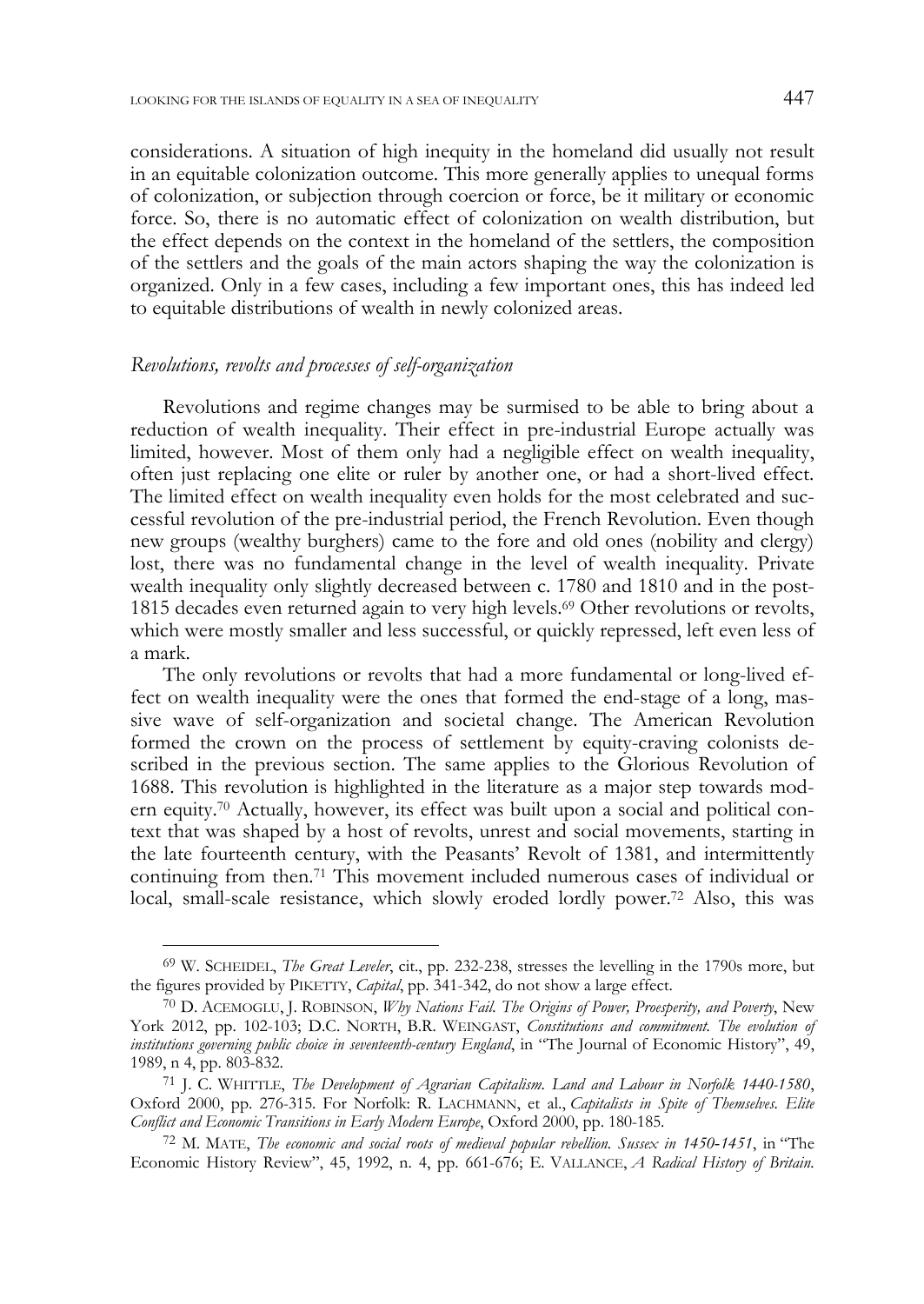combined with a strong current of self-organization and broad participation of ordinary people, particularly in the pastoral areas of England.<sup>73</sup> A new peak in social agitation occurred around the mid-seventeenth century, as many were taken by the desire for reform. The revolutionary movement of the Levellers, which had strong egalitarian overtones, for instance, made a heavy impact in the 1640s, during the Civil War.74 Much more than the Glorious Revolution, which was more aimed at reducing arbitrariness and not material inequality, these long-lasting and massive forms of self-organization and revolt may have pushed inequality down, although hard figures for England are notably absent.

The role of massive self-organization also holds, and maybe even to a greater degree, for the "Communal Revolution" in Italy and the "Guild Revolution" in the Low Countries, which both rather were a two-century-long series of all kinds of movements, revolts and regime changes, mainly at the local level. The effect these had on wealth inequality was, therefore, not brought about by one single political shock, or revolution, but by a long, massive movement in which the selforganization and actions of ordinary people played a major role. Moreover, it was not a direct effect, but an indirect one, that is, it was only effectuated through the institutional measures subsequently taken by these organizations and the local governments they controlled. In order to do this, these bottom-up organizations, or associations, needed the political leverage, or at least the chance, to institute and enforce these measures. This was a position that was gradually developed, or acquired, sometimes in peaceful ways and in other cases in more contentious ones. This drawn-out, massive process, which also has been coined the "Silent Revolution",75 did occur especially in Northern and Central Italy in the eleventh to thirteenth centuries, and in the Low Countries in the twelfth to fourteenth centuries, the cases highlighted above, but were also found in Switzerland, the west of Germany and the eastern coast of the Iberian peninsula, for instance. They were found in the towns, but in most of these areas, but least so in Italy, also in the countryside, with village communities, organizations for the commons, water management organizations and irrigation associations as the most conspicuous examples.76 In these cases, the self-organization of ordinary people was institutionalized in all kinds of ways, especially at the local level, with reducing effects on wealth inequality, as will be discussed further below.

To be sure, even societies were these movements and revolts were defeated by an elite coalition could retain some equity as a result of their agitation and resistance. An example is the peasant movement in the south of Germany. The re-

76 For the latter, found, for instance, in the Mediterranean *huertas*: see the paper by Furió et al, in this volume.

*Visionaries, Rebels and Revolutionaries - the Men and Women who Fought for our Freedoms*, Hachette 2013, pp. 87-99.

<sup>73</sup> M.R. SOMERS, *Citizenship and the place of the public sphere. Law, community, and political culture in the transition to democracy*, in "American Sociological Review", 58, 1993, n. 5, pp. 587-620.

<sup>74</sup> G.E. AYLMER, *The Levellers in the English Revolution*, Ithaca 1975, pp. 25, 76-81.

<sup>75</sup> T. DE MOOR, *The silent revolution: A new perspective on the emergence of commons, guilds, and other forms of corporate collective action in western Europe*, in "International Review of Social History", 53, 2008, n. 16, pp. 179-212.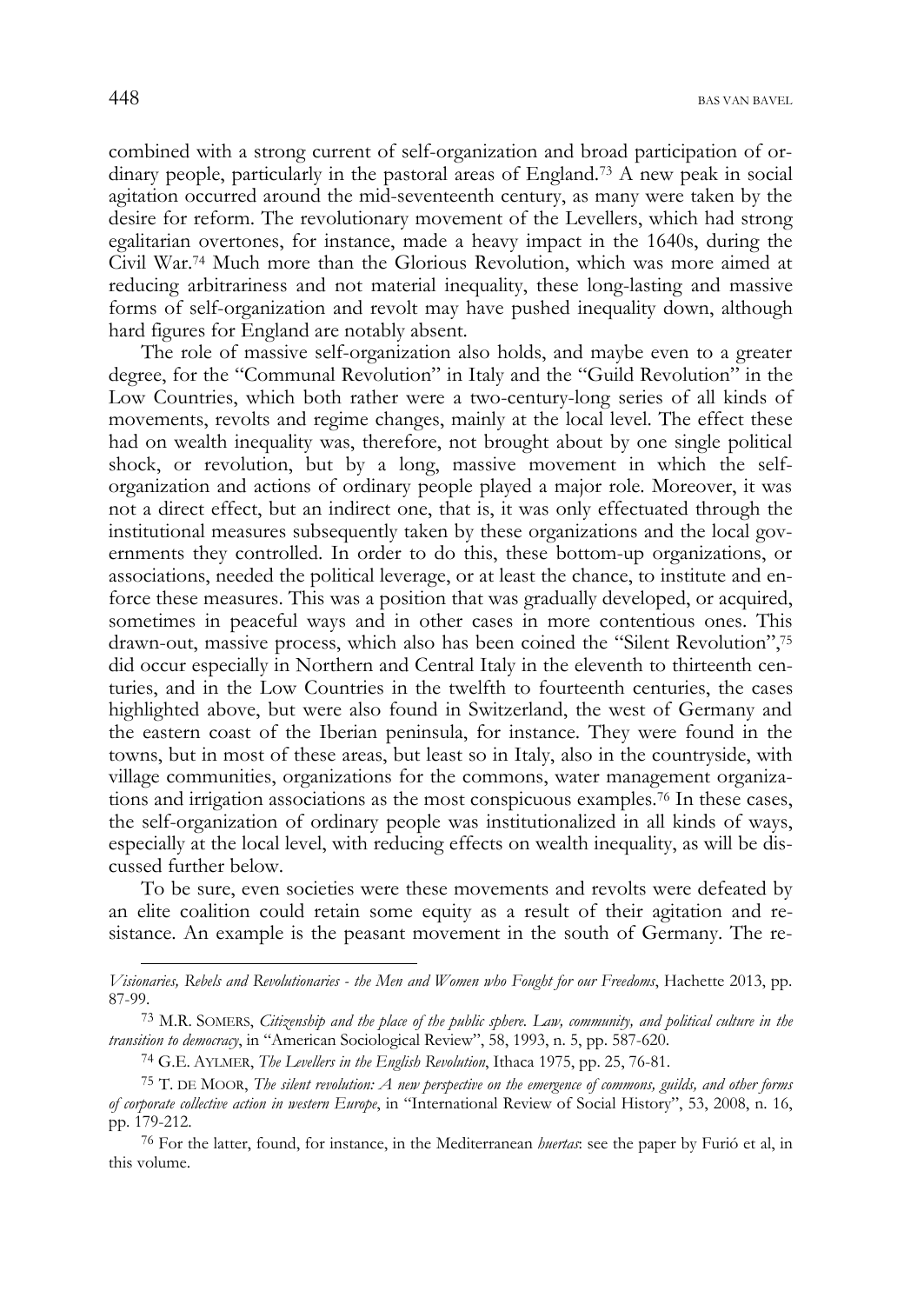volting peasants, who had used their communal organizations, were defeated and crushed after the Peasant Revolt of 1525, but still peasants in these areas, perhaps as a result of their revolts and resistance, were able to avoid the unfreedom and inequity of the so-called second serfdom to which their northern and eastern neighbours were subjected. Some peasant revolts may even have induced rulers, alongside their appetite for repression of disturbances, to positive policy reforms, in order to reduce the stimuli for peasants to revolt.77 It would be highly interesting to see whether this also affected levels of wealth inequality, but I am not aware of studies on this.

### *Progressive taxation*

Progressive, inequality-reducing taxation at the central or state level did not exist in pre-industrial Europe and neither did the redistributive systems we associate with the twentieth-century welfare states. First of all, continuous and regular tax regimes at the level of the central state only developed from the sixteenth century. Before, states or rulers could only levy a tax in case of war, or other extraordinary circumstances, such as war, the birth of a royal heir or a crusade. These taxes were then used for the war efforts or for the upkeep of the bureaucratic apparatus, rather than to provide services or welfare systems for the population. Second, many taxes were regressive.78 Mostly, they consisted of excises or indirect taxes on consumption goods. Wealth taxes were levied only very intermittently, often had flat rates and their size was very modest.

One part of Western Europe where, by exception, steps towards a less regressive fiscal system were made, was the northern Low Countries. Here, the Habsburg regime in 1542 and again in 1568 tried to introduce taxes on exports and on commercial and industrial capital, and to make the tax on real estate proportional.79 The moves in this less regressive direction were halted, however, by the Dutch Revolt. In the new Dutch Republic, in the first half of the seventeenth century, taxes on transactions of goods, land or capital existed, but they mostly had a flat rate, thus burdening the small owners most.80 At the same time, two-thirds of taxes in Holland in 1600 were levied on basic necessities, rising to three-quarters in 1650.81 Taxation thus pressed hardest on the middling and lower segments of society. After the 1670s, taxation in Holland became based on a more equal footing, by levying more taxes on real es-

<sup>77</sup> W. SCHULZE, *"Geben Aufruhr und Aufstand Anlaß zu neuen heilsamen Gesetzen". Beobachtungen über die Wirkungen bäuerlichen Widerstands in der frühen Neuzeit*, in: *Aufstände, Revolten und Prozesse. Beiträge zu bäuerlichen Widerstandsbewegungen im frühneuzeitlichen Europa*, ed. IDEM, Stuttgart 1983, pp. 261-285.

<sup>78</sup> G. ALFANI, M. DI TULLIO, *The Lion's Share*, cit., passim and pp. 152-165, where they measure the level of regressive redistribution for Venice.

<sup>79</sup> F.H.M. GRAPPERHAUS, *Alva en de tiende penning*, Zutphen 1982, pp. 42-54 and 286-293.

<sup>80</sup> M.C. 'T HART, *The Making of a Bourgeois State. War, Politics and Finance during the Dutch Revolt*, Manchester 1993, p. 123.

<sup>81</sup> M. PRAK, *The Dutch Republic in the Seventeenth Century. The Golden Age*, Cambridge 2005, p. 78. See also for the following numbers: 'T M.C. 'T HART, *The Making of a Bourgeois State*, cit., pp. 123-131, 137- 139.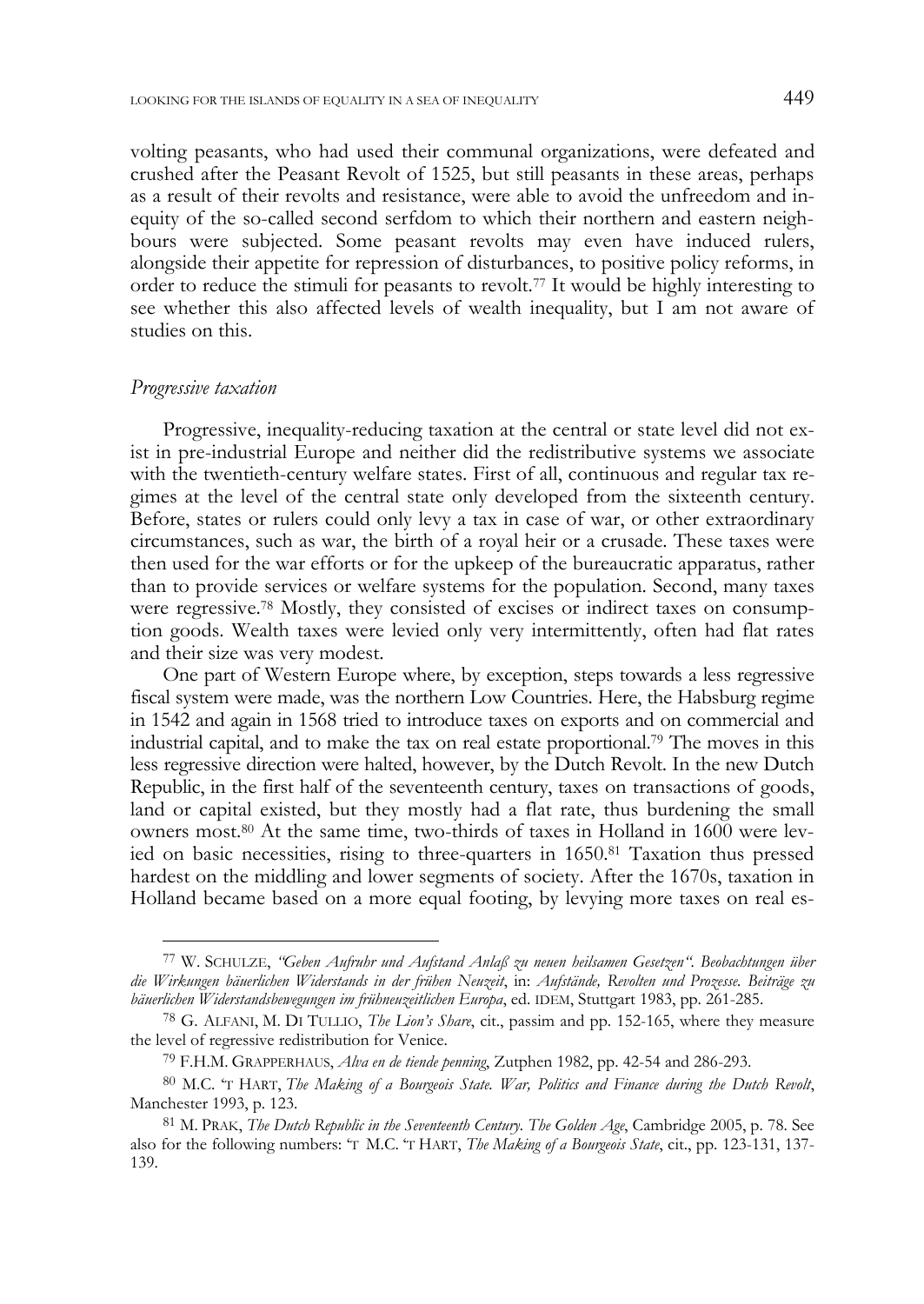$450$  BAS VAN BAVEL

tate and luxury products, resulting in a decline of taxes in the form of excises on basic necessities, even though this share still remained substantial.82 In other states, however, central taxation remained even more clearly regressive, even to a substantial extent,<sup>83</sup> thus solidifying or even widening wealth disparities.

To be sure, when the actual organization and partitioning of the fiscal levies was not in the hand of state officials but in that of local communities, the distribution of the burden could be more equitable. This was the case in some Catalonian localities, where local councils registered wealth and used this registration to set fiscal levies, which often happened in proportion to wealth.84 This practice lasted from the fourteenth century into the eighteenth, as it was replaced by more centralized systems with a more regressive character. Still, even the earlier system had been proportional, not progressive. Moreover, in other instances, as has been argued for northern Italy, $85$  local elites rather used their local power to shift the fiscal burden to people less closely involved in local decision-making.

One of the few exceptions where inequality was directly and explicitly targeted through redistributive measures was under the short-lived rule of the Anabaptists, the most radical offshoot of the Reformation. The Anabaptists had clear ideas on economy and society; they disapproved of private ownership of property, believing that it should be used for the benefit of all, and they strove for common ownership of goods.86 In 1535, the Anabaptists rebelled in many places in Holland, such as in Amsterdam, their main centre, and also in Friesland, but their revolts failed and repression by local and central authorities was often severe. The Anabaptists did manage to take power, however, in the town of Münster in Westfalia. Thousands of Anabaptists from Holland and Friesland decided to go there. The social and economic revolution that was implemented in Münster in 1533-1535 reflects the ideas they held. Common ownership of property was introduced, accounts and titles were burned and personal valuables and money were confiscated.<sup>87</sup> The town council was to provide food, clothing, and housing. The rule of the Anabaptists was quickly broken, however, and brutally repressed, and with it the progressive taxation they had propagated.

Apart from the few exceptions like these, and turning to more peaceful situations, the most equitable types of taxes, both in the ways of levying and in the choice of expenses, were those levied by the bottom-up organizations and associations. Charity and social spending by these organizations, including foundations, poor boxes, almshouses, monasteries, hospitals and fraternities, amounted to some

<sup>82</sup> W. FRITSCHY, M. 'T HART, E. HORLINGS, *Long-term trends in the fiscal history of the Netherlands, 1515-1913*, in *The Rise of Fiscal States. A Global History 1500-1914*, B. YUN-CASALILLA & P.K. O'BRIEN eds., Cambridge 2012, pp. 39-66, esp. pp. 56-60.

<sup>83</sup> G. ALFANI, M. DI TULLIO, *The Lion's Share*, cit., pp. 145-152.

<sup>84</sup> H. GARCIA-MONTERO, 'Wealth inequality in Catalonia', this volume.

<sup>85</sup> G. ALFANI, M. DI TULLIO, *The Lion's Share*, cit., p. 36.

<sup>86</sup> P.J. KLASSEN, *The Economics of Anabaptism. 1525-1560*, London 1964, pp. 28-34. See also: B.J.P VAN BAVEL, *Manors and Markets. Economy and Society in Low Countries 500-1600*, Oxford 2010, pp. 276- 277.

<sup>87</sup> J.M. STAYER, *Anabaptists and the Sword*, Lawrence 1972, pp. 236-237, 256-257.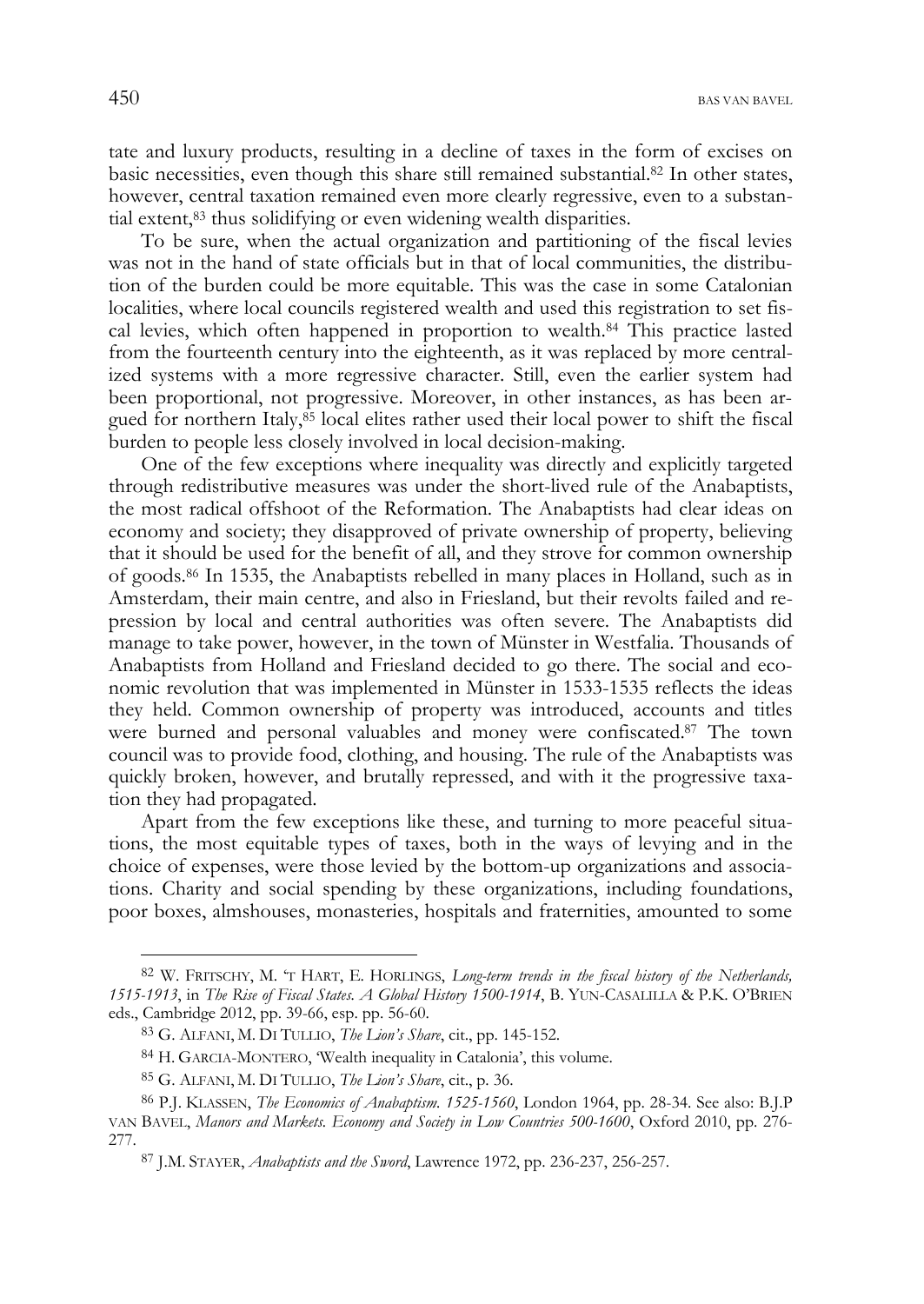1-3% of GDP, as calculated for the Netherlands and northern Italy in the period 1400-1800.88 To be sure, most of the revenues of these organizations did not come from regular taxes, but from contributions, donations and returns from the property owned by these organizations, which was mostly derived from earlier donations. While most of this was spent on poor or needy people from the lower and middling groups in society, and thus can be seen as social transfers, the lion's share of contributions was made by the middling groups, not by the wealthy.89 Even apart from the not so large absolute amounts transferred, the redistributive effect was therefore limited.

Relative equity in taxation was also found with the taxes levied by water management boards around the North Sea coast for the maintenance and repair of dykes and sluices. The taxes of the water boards were based on landownership and therefore excluded the poor and landless, and they were proportional to the landownership one used, and thus rather equitable. Still, they could be felt unequally. Since the money had to be paid in a very short time span in cash, it hit the lower middle classes hard, while large landowners could easily oblige.90 Even though this type of tax was not regressive, as central taxes were, it did not reduce wealth inequalities either.

#### *Wealth limiting institutions at the local level*

The big, influential works on inequality almost exclusively focus on the state level, and on the wars, revolts and collapses taking place at this level. These works thus largely leave out the mechanisms at the local, non-state level and the periods in which central states were weak and did not carry much weight at the local level, as in many parts of Western Europe in the High and Late Middle Ages. This was the period in which town communities, villages, guilds and commons were largely responsible for organizing economic life at the local level, including the organization and allocation of taxation, and they often acted in order to reduce inequality. This points to the important role of other coordination and allocation systems than solely the state and the market. Western European societies also had the association, the community, the manor and the family, or kin, as important systems available. These each had other mechanisms and rules than state and market, and, even more importantly, other goals they prioritized, including providing security, offering solidarity, safeguarding ecological sustainability, reaching salvation, preserving a line-

<sup>88</sup> B.J.P. VAN BAVEL, A. RIJPMA, *How important were formalized charity and social spending before the rise of the welfare state? A long-run analysis of selected western European cases, 1400–1850* in "The Economic History Review", 69, 2016, n. 1, pp. 159-187.

<sup>89</sup> See, for instance: M.J. TITS-DIEUAIDE, *Les tables des pauvres dans les anciennes principautés belges au moyen âge*, in "Tijdschrift voor geschiedenis", 88, 1975, pp. 562–583 ; M.H.D. VAN LEEUWEN, *Guilds and middle-class welfare, 1550-1800: provisions for burial, sickness, old age, and widowhood,* in "Economic history review" 65, 2012, pp. 61–90.

<sup>90</sup> T. SOENS, *Explaining deficiencies of water management in the late medieval Flemish Coastal Plain, 13th-16th centuries*, in *Jaarboek voor Ecologische Geschiedenis 2005/2006. Water Management, Communities, and Environment. The Low Countries in Comparative Perspective, c. 1000-c. 1800.*, H. GREEF, M. 'T HART eds., Gent/Amsterdam 2006, pp. 35-62.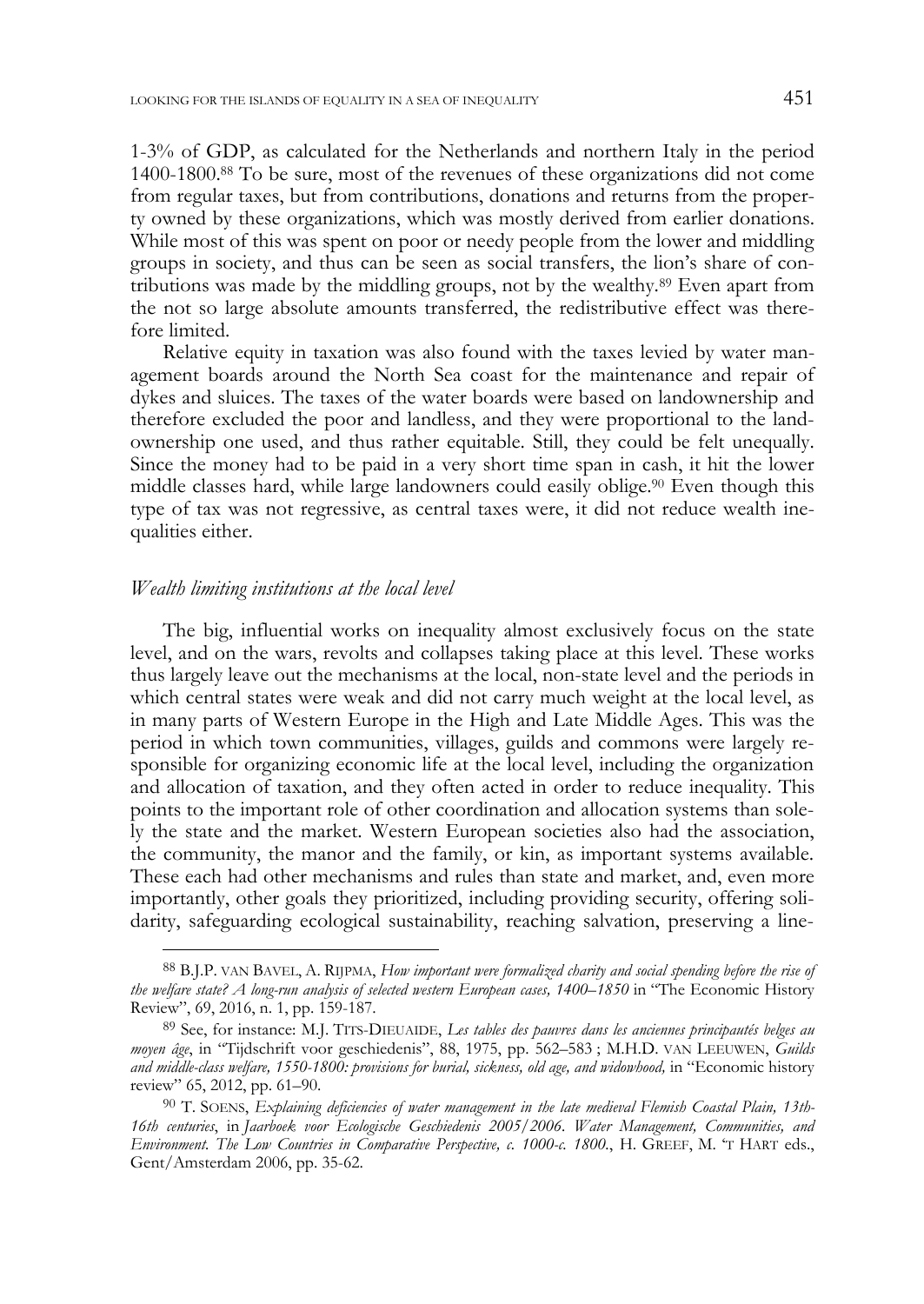age, enhancing prestige, retaining a privileged position or other, widely differing goals.

One of these systems is family, or kin, using inheritance rules as a main instrument, but also employing other rules. Focusing on this would perhaps help to bring in the micro=perspective. More specifically, a system of partible inheritance may have contributed to reducing levels of wealth inequality, as suggested by isolated indications for Germany. Even though causality is hard to unravel, it is striking that in Germany a geographical overlap can be seen between the dominance of partible inheritance, the strength of rural communities and the spread of the 1525 peasant revolt.91 Another brake on processes of accumulation was that kin could prohibit the transfer of land to outsiders. The prevailing feeling was that land belonged to the family as a whole and should be kept within it. Restrictive inheritance customs and family claims clearly limited the possibilities to sell land. Relatives, sometimes even distant ones, could resist or annul the sale of land to anyone who was not a family member, and the family had to agree to the sale. It was also possible to claim back the land which had been sold by a relative, or buy it back for the same price, often as long as a year and a day after the original sale.<sup>92</sup> In settings where manorial organization was prevalent, this was combined with manorial rules intended to keep holdings at equal size, to ensure the viability of holdings and the labour services connected to them.93 Manorial lords, as in the county of Namur up to the thirteenth century,94 frequently blocked sales of land, while manorial customs often prohibited the accumulation of land and the possession of multiple villeinage holdings. In these manorial settings, however, wealth inequality more broadly will not have been low, as a result of the elevated position and large wealth of the manorial lords. Non-manorial settings where independent peasant had a strong position, with the family as major coordination system, will thus more likely have seen a wealth inequality-reducing effect of such rules.

The coordination system that likely had the most elaborate and comprehensive set of inequality-reducing rules, however, was the associative one. Associations did reduce wealth inequality to a little extent by way of taxation – as discussed above– but mainly through restrictions on the transfer and accumulation of land and capital goods, imposing maximums on production, periodic redistribution of usage rights, etcetera. That they were able to do so, was the result of the lengthy process of selforganization of ordinary people described above, a process that included strikes and revolts, but also more peaceful forms of collective action and the development of associations of ordinary people, particularly peasants and craftsmen.

These wealth inequality limiting measures were thus found especially where this self-organization had been most successful. In many parts of Western Europe, we can see how in the Middle Ages, and especially in the twelfth to fourteenth centuries, within local settings inequality was reduced, or at least kept in check, by limit-

<sup>91</sup> Personal communication by Ulrich Pfister (Münster) 18 May 2019.

<sup>92</sup> O. MOORMAN VAN KAPPEN, *Met open buydel ende in baren gelde. Enkele beschouwingen over het oudvaderlandse familienaastingsrecht*, Deventer 1973, pp. 4-11.

<sup>93</sup> *Ibidem.*

<sup>94</sup> L. GENICOT, *L'économie rurale namuroise au bas moyen âge*, Louvain 1943, I, pp. 125-159.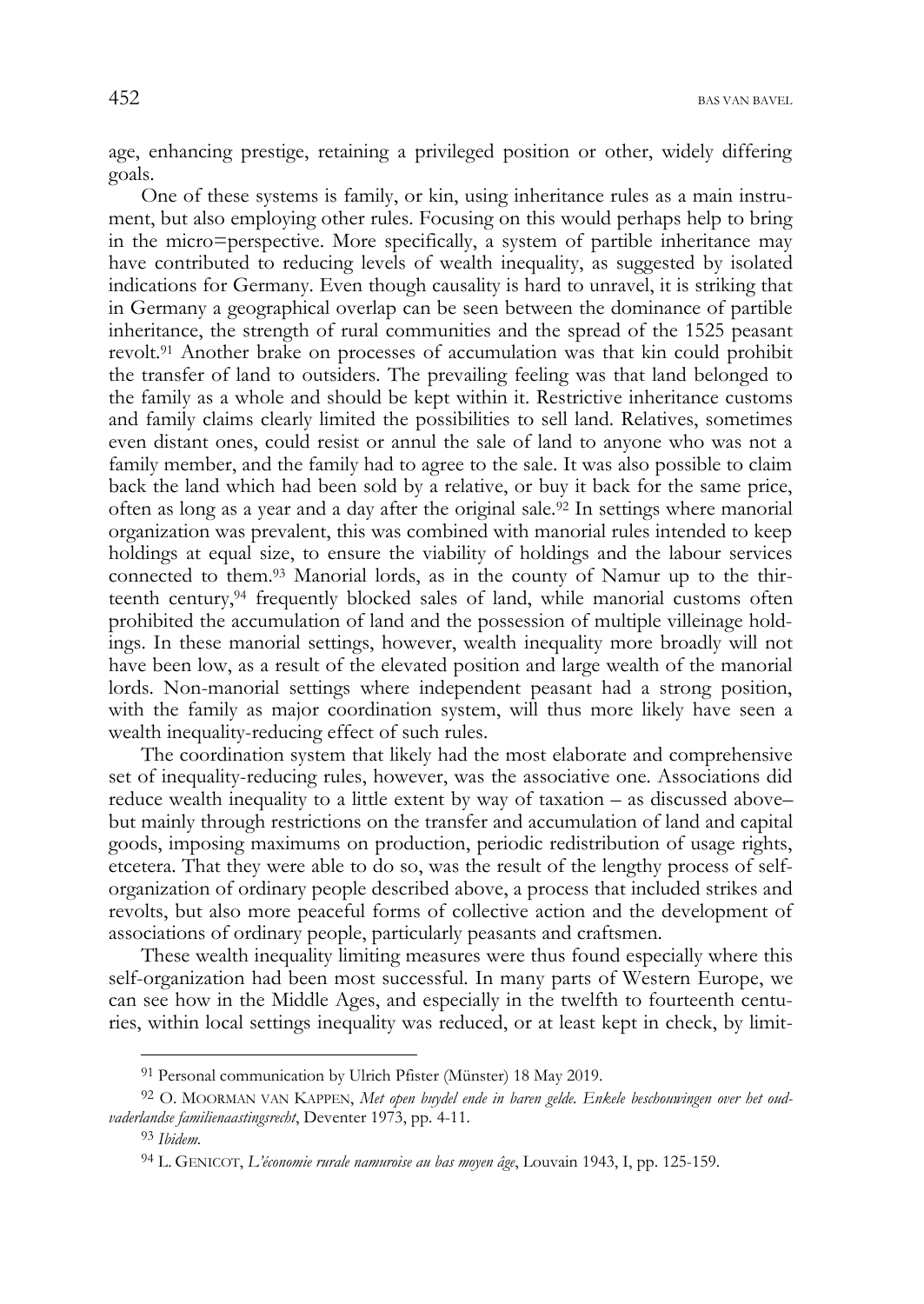ing opportunities of transacting and accumulating land and capital, and by developing mechanisms of redistribution, through guilds, commons and communities. These measures were put into operation at the local level, where in this period also most of the exchange and allocation of land and capital (that is: wealth) took place. In the Western European towns, these wealth-limiting institutions and protection of small- and medium-sized property were found especially where guilds had a large say in urban politics, as in Flanders and Brabant and parts of Germany in the fourteenth and fifteenth centuries. Guild regulations often set a maximum on ownership or equipment per craftsman, as for weavers on the number of looms to be owned, for spinners the number of spindles, for ironworkers the number of hearths, etcetera.<sup>95</sup> Also, limits were placed on the number of apprentices and journeymen each master could employ. Guild statutes often explicitly declared that these regulations were meant to equally share work and ensure equal livelihood, that is, at least among the masters.<sup>96</sup> These regulations limited wealth inequality but also solidified the position of middling groups. Here, independent craftsmen, who owned the means of production, were the main actors, just as independent, landholding peasants through their associations were in the countryside (see below).

A more extraordinary setting where the role of associations and independent middling groups can be observed, but still clearly so, is in fishermen's villages. As is argued for late medieval England, fishing communities were often characterized by solidarity and egalitarian attitudes, solidified by risk-sharing arrangements.97 Across the North Sea, in in late medieval Flanders, coastal communities saw the development of associations of shareholders in ships and fishing expeditions. This was accompanied by regulations restricting the number of crew members per vessel, or per trip, in order to avoid concentration or monopolization.98 Scattered evidence shows that these fishing communities indeed had rather egalitarian distributions of property in this period.

Even more striking examples of the role of associations are found in the countryside. One of these examples is the Campine area, where much of the land was used in common, grazing was strictly regulated, use of the hay meadows was maximized, and commercial sale of peat, sods and wood was prohibited.99 In this region, in the sixteenth century, land and other forms of immovable wealth was "extraordinarily equally distributed".100 Campine villages had Gini's of wealth distribution between  $0.5$  and  $0.56$ ,<sup>101</sup> with only a small number of peasant households owning either no land or possessing more than 10 hectares of land. Similarly, that

98 Lambrecht & Ryckbosch, 'Paper', this volume.

<sup>95</sup> S. OGILVIE, *The European guilds: An economic analysis*, Princeton 2018, pp. 184-188.

<sup>96</sup> *Ibidem*, passim, who negatively assesses the exclusion of lesser groups.

<sup>97</sup> M. KOWALESKI, *Peasants and the sea in Medieval England*, in *Peasants and Lords in the Medieval English Economy,* M. KOWALESKI, J. LANGDON, P.R. SCHOFIELD eds., Turnhout 2015, pp. 363-369.

<sup>99</sup> M. DE KEYZER, *The Common Denominator. The Survival of the Commons in the Late Medieval Campine Area*, Antwerp 2014 (University of Antwerp), pp. 81-83, 86-89.

<sup>100</sup> *Ibid.*, pp. 50-56.

<sup>101</sup> E. VAN ONACKER, *Leaders of the Pack? Village Elites and Social Structures in the Fifteenth-and Sixteenth-Century Campine Area*, Antwerp 2014 (University of Antwerp), p. 87.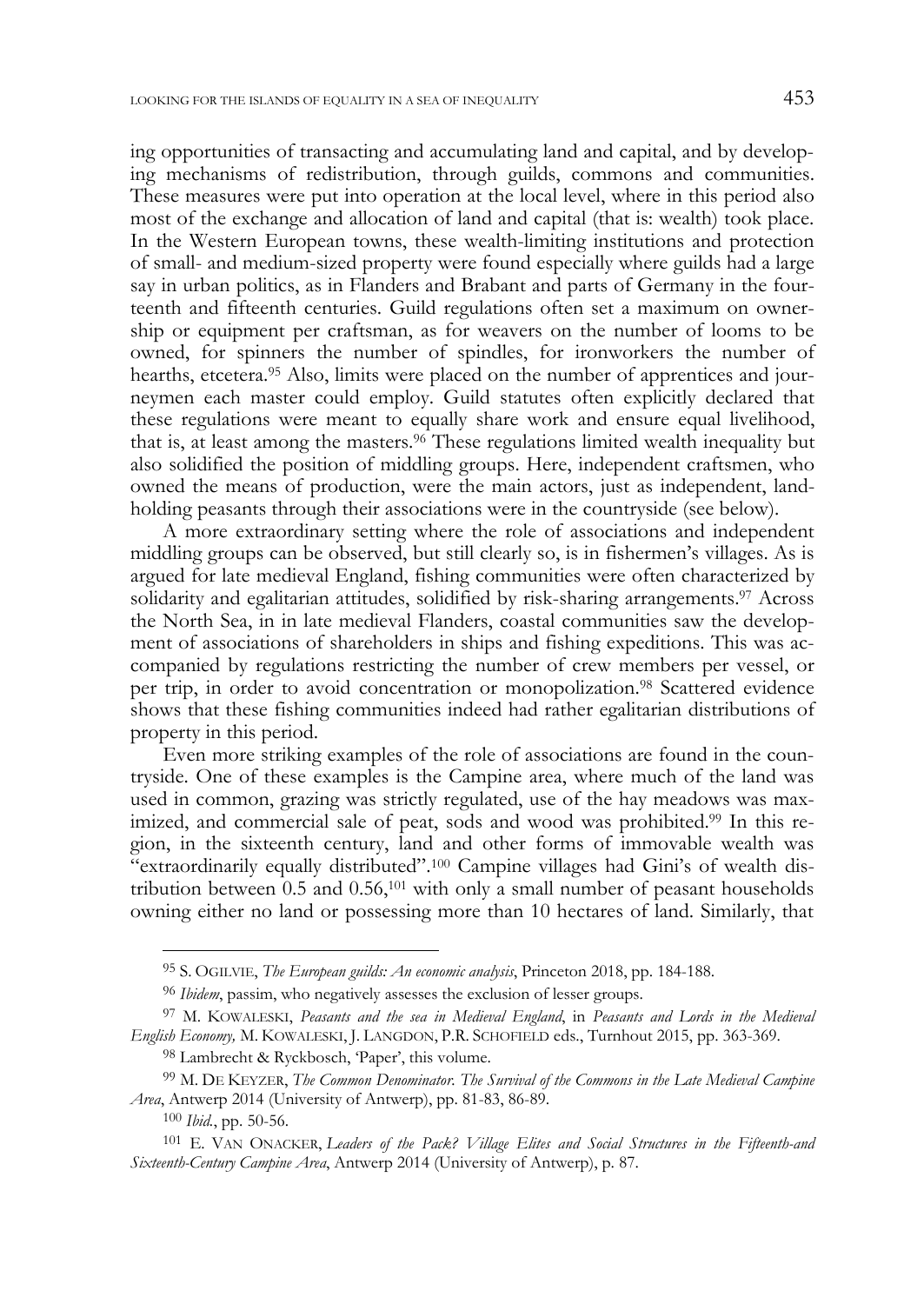the hilly and mountainous parts of Tuscany in 1427 had a low wealth inequality, at a Gini of 0.52-0.53, compared to Florence and its surrounding plains with a Gini of around 0.8, has nothing to do with the supposed poverty of these mountainous areas, since these areas were actually quite flourishing with a diversified and productive economy, but rather with the more resilient peasant communities and their institutions at the local level, including common rights, grazing rights and strict regulations for using the forest and fields, as shown for the Casentino area.102

All of this does not mean that a rise of wealth inequality was impossible within these associative settings. A case study on the common lands in the Lombard Alps in the eighteenth century shows how inequality in access to pastures and woods could actually grow, something also happening in the Friulian mountains, in the northeast of Italy, where rights in the course of the seventeenth and eighteenth centuries became more concentrated in a slow, but still noticeable process.103 Neither can we automatically attribute an equalizing effect to the associations. The guilds, and especially in the early modern period, could be dominated by a small group of master craftsmen. Also, and despite their role in stopping or even reducing inequalities, both the guilds and the commons did also exclude people, privileging their members, mostly belonging to the middling groups in society.104 Similarly, as has been argued for organizations for the management of the commons, the effect of this organization was not automatic, but dependent on the exact rules of the game and the distribution of power within the commons, which the rules of the common sometimes not reducing but entrenching existing inequalities.105 In some cases, the rights to the commons could be linked to, and in proportion to, the distribution of private land or farmsteads (Castille, parts of England, the Po Valley, to mention some dispersed examples), thus not resulting into a reduction of wealth inequality, while in other cases the rights of the commons were more inclusive, more widely distributed or open to many (as in the Campine area, Navarra or parts of Scandinavia), which did reduce inequalities.106

We should, therefore, acknowledge the fact that the potentially equalizing effect of associational rules depended on their exact formulation and the distribution of rights. Still, my impression of the material would leads me to suggest, albeit tentatively, that societies organized by way of associational systems in pre-industrial Europe often had more equal distributions of wealth than societies dominated by the market and/or the state as coordination systems. Even in cases where they did so-

<sup>102</sup> W. SCHEIDEL, *The Great Leveler*, cit., p. 93, sees the cause in poverty, but the economic florescence of this area is documented in D.R. CURTIS, *Florence and its hinterlands in the late Middle Ages. Contrasting fortunes in the Tuscan countryside, 1300-1500* in" Journal of Medieval History", 38, 2012, n. 4, pp. 472-499.

<sup>103</sup> L. MOCARELLI, *Managing Common Land in Unequal Societies: the Case of the Lombard Alps in the Eighteenth Century*, "Jahrbüch fur Geschichte des ländlichen Raumes", 12, 2015, pp. 138-149; Claudio Lorenzini, 'Montagne diseguali?', in this volume.

<sup>104</sup> S. OGILVIE, *The European guilds*, passim.

<sup>105</sup> D. CURTIS, *Did the Commons Make Medieval and Early Modern Rural Societies More Equitable? A Survey of Evidence from across Western Europe, 1300–1800*, in "Journal of Agrarian Change" 16, 2016, n. 4, pp. 646-664.

<sup>106</sup> Overview by Curtis, 'Did the Commons', early view, p p. 7-10.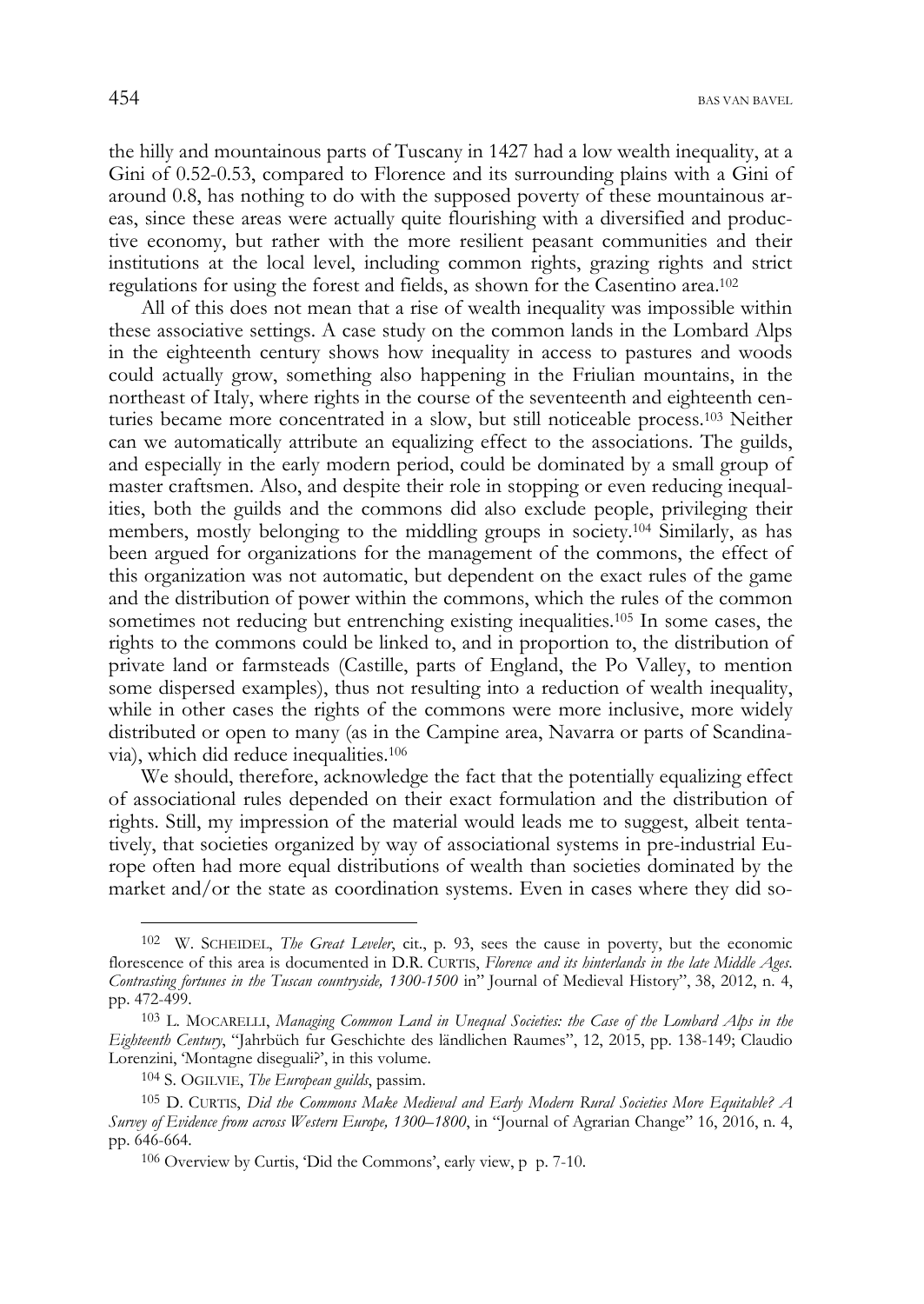lidify existing wealth inequalities, the common rules did not increase them and may still have stopped their enlargement. Moreover, and this can be posited with less hesitation, societies with associational systems at least had the possibility and the institutional instruments to reduce wealth inequality, much more so than the other coordination systems, at least up to the twentieth-century state.

However, in the early modern period these local associations, in town and countryside, and the local governments they influenced or even controlled, saw their institutional framework gradually eroded, albeit with different speed and form, by the growth of international trade, migration, interregional labour and capital markets, and also by state-formation and the rise of larger and more centralized bureaucracies. The latter played an important role in this process, also because their fiscal systems were based on the taxing the monetary value of goods, services, purchases, revenues and wealth, and thus worked in tandem with the market as allocation system. They were thus less compatible with associational systems, where especially inputs of land, labour and capital remained less subjected to monetary mechanisms and could thus less easily be expressed in monetary terms and taxed. Moreover, centralizing states and state elites were often nettled by the countervailing, or in their eyes perhaps obstructing, power of associations and the local governments they controlled, leading to fierce state attacks on these local independencies.107 Put in a very general way, all of these developments entailed or provoked processes of scale-enlargement, which in principle pushes up wealth inequality when no countervailing mechanisms exist.108 These counter-mechanisms indeed were weakened in the same period, as a result of the same drawn-out process, as the centralizing states and inter-regional markets as competing coordination systems eroded and marginalized the associations and communal organizations, which were mainly embedded in the local level. Thus also their inequality-reducing roles were weakened, although not fully and certainly not with the same speed and intensity in all parts of Western Europe.

#### 4. CONCLUDING REMARKS

First a caveat. The preceding focused on wealth inequality. The information on income inequality in pre-industrial Europe is much scantier and reconstructions are often rather speculative. When more progress is made in this field, it may turn out to yield a somewhat different picture than the one developed here for wealth inequality, as the two are linked but do not necessarily move in tandem.

Now back to wealth inequality. As a general rule, wealth inequality in preindustrial Western Europe was high and wealth was mostly accumulated in the hands of small elites, a process intensified in the early modern period by urbanization, population growth, proletarianization, economic development, state formation and scale enlargement. This insight, confirmed by many empirical studies, is now

<sup>107</sup> W. BLOCKMANS*, Voracious states and obstructing cities: An aspect of state formation in preindustrial Europe,* in "Theory and Society", 18, 1989, n. 5, pp. 733-755.

<sup>108</sup> For the general mechanism: M. SCHEFFER, B. VAN BAVEL, I.A. VAN DE LEEMPUT, E.H. VAN NES., *Inequality in nature and society*, cit.